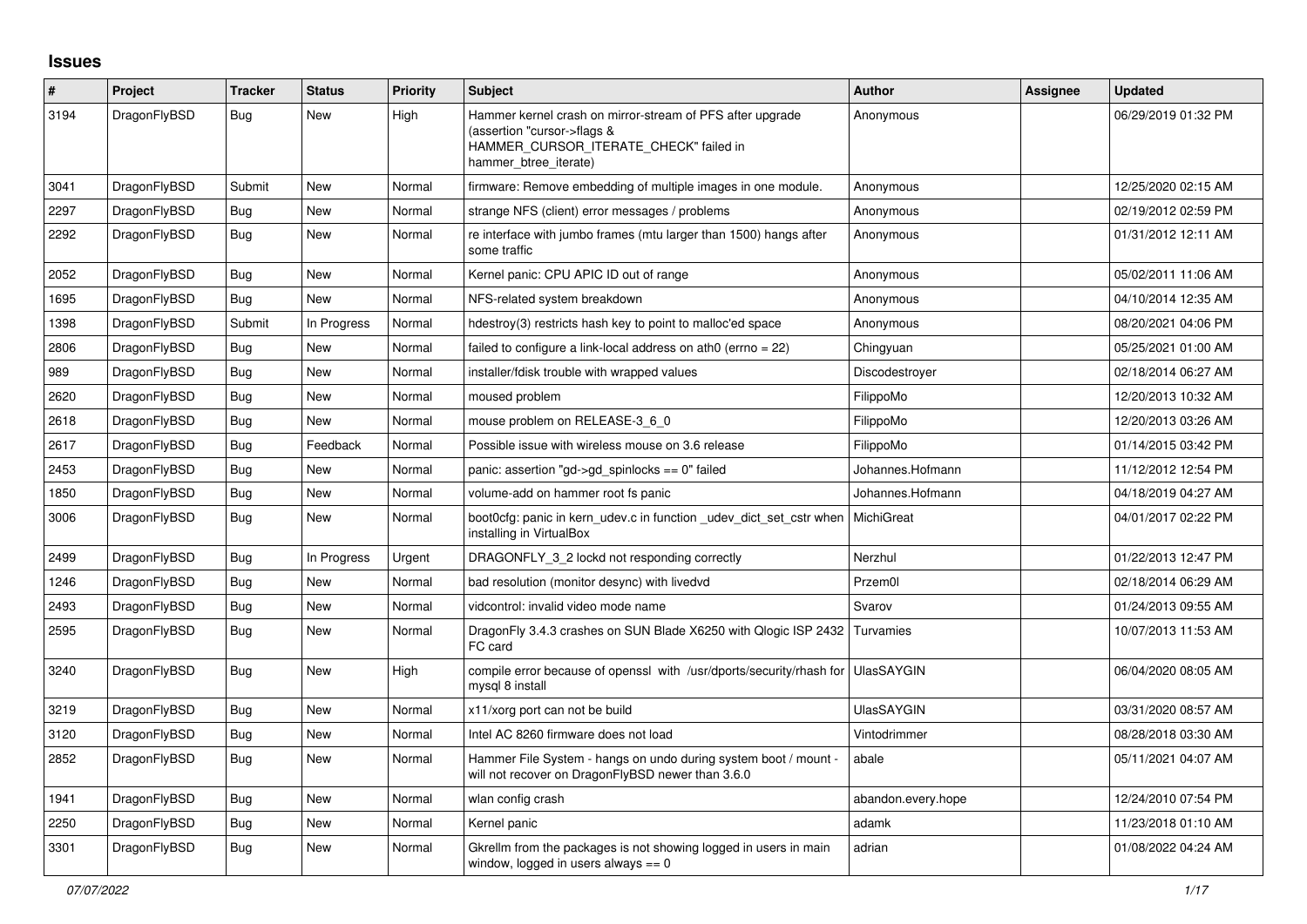| $\vert$ # | Project      | <b>Tracker</b> | <b>Status</b> | <b>Priority</b> | Subject                                                                                                                      | Author             | <b>Assignee</b> | <b>Updated</b>      |
|-----------|--------------|----------------|---------------|-----------------|------------------------------------------------------------------------------------------------------------------------------|--------------------|-----------------|---------------------|
| 3300      | DragonFlyBSD | Bug            | New           | Normal          | Running Xvnc from TigerVNC package through the INETD daemon<br>in TCP WAIT mode fails hard                                   | adrian             |                 | 01/08/2022 04:25 AM |
| 3299      | DragonFlyBSD | Bug            | In Progress   | Normal          | DragonFlyBSD reports utterly wrong uptime (most of the time, right<br>after booting in)                                      | adrian             |                 | 11/11/2021 01:43 PM |
| 2210      | DragonFlyBSD | <b>Bug</b>     | New           | Normal          | Bugtracker cannot assign default project for new users                                                                       | ahuete.devel       |                 | 11/17/2011 11:30 AM |
| 1824      | DragonFlyBSD | <b>Bug</b>     | Feedback      | Normal          | kernel panic, x86, 2.7.3.859.ge5104                                                                                          | akirchhoff135014   |                 | 03/10/2013 07:49 AM |
| 2520      | DragonFlyBSD | Bug            | New           | Normal          | panic: assertion "IS_SERIALIZED((ifp->if_serializer))" failed in<br>if_default_serialize_assert at /usr/src/sys/net/if.c:437 | ano                |                 | 03/09/2013 12:14 AM |
| 2329      | DragonFlyBSD | Bug            | New           | Normal          | ibm x3550 & acpi                                                                                                             | ano                |                 | 06/03/2014 11:37 AM |
| 3311      | DragonFlyBSD | Bug            | <b>New</b>    | Low             | TrueCrypt support may cause kernel crash                                                                                     | arcade@b1t.name    |                 | 04/29/2022 06:19 AM |
| 3278      | DragonFlyBSD | <b>Bug</b>     | New           | Normal          | Second screen image is distorted                                                                                             | arcade@b1t.name    |                 | 07/10/2021 03:36 AM |
| 3209      | DragonFlyBSD | Bug            | New           | Normal          | svc has some minor bugs                                                                                                      | arcade@b1t.name    |                 | 10/24/2019 09:08 AM |
| 2882      | DragonFlyBSD | <b>Bug</b>     | <b>New</b>    | Low             | bridge sends packets from individual interfaces                                                                              | arcade@b1t.name    |                 | 01/09/2016 12:43 PM |
| 2878      | DragonFlyBSD | <b>Bug</b>     | New           | Low             | [fix] CCVER problem when using clang and cpu extensions<br>(intrinsics)                                                      | arcade@b1t.name    |                 | 06/24/2016 04:25 AM |
| 2877      | DragonFlyBSD | <b>Bug</b>     | New           | Low             | sed fails when working with UTF-8 locale and non-UTF symbols                                                                 | arcade@b1t.name    |                 | 12/30/2015 11:20 AM |
| 1148      | DragonFlyBSD | <b>Bug</b>     | In Progress   | Low             | BCM4311 wireless network adapter detected but not functional                                                                 | archimedes.gaviola |                 | 05/11/2021 04:00 AM |
| 2107      | DragonFlyBSD | Bug            | New           | Normal          | 2.10.1 sata dvd drive issue                                                                                                  | ausppc             |                 | 07/31/2011 08:41 PM |
| 331       | DragonFlyBSD | <b>Bug</b>     | In Progress   | Normal          | ftpsesame (aka Bridging S01E03)                                                                                              | bastyaelvtars      |                 | 03/09/2013 12:28 PM |
| 3132      | DragonFlyBSD | <b>Bug</b>     | New           | Low             | unifdef mined                                                                                                                | bcallah            |                 | 04/26/2018 08:34 PM |
| 1718      | DragonFlyBSD | Bug            | Feedback      | Normal          | IDE disk drive not detected by x86 64 2.6.1 Live CD                                                                          | bcox               |                 | 11/27/2021 08:25 AM |
| 3284      | DragonFlyBSD | <b>Bug</b>     | New           | Normal          | Wrong towlower() result for U+038A                                                                                           | bhaible            |                 | 07/10/2021 03:34 AM |
| 3283      | DragonFlyBSD | Bug            | <b>New</b>    | Normal          | mknodat() cannot create FIFOs                                                                                                | bhaible            |                 | 07/10/2021 03:34 AM |
| 3282      | DragonFlyBSD | <b>Bug</b>     | New           | Normal          | unexpected errno value from fopen()                                                                                          | bhaible            |                 | 07/10/2021 03:34 AM |
| 3281      | DragonFlyBSD | Bug            | New           | Normal          | Crash after leaving unattended for a while                                                                                   | bhaible            |                 | 07/10/2021 03:32 AM |
| 1882      | DragonFlyBSD | Bug            | <b>New</b>    | Low             | Idea for handling new USB vendor/device codes                                                                                | bmk                |                 | 10/20/2010 12:15 PM |
| 3110      | DragonFlyBSD | <b>Bug</b>     | New           | Normal          | crash with ipfw3 under load                                                                                                  | bnegre82           |                 | 12/09/2017 06:22 AM |
| 3101      | DragonFlyBSD | Bug            | New           | Low             | PFI CGI install not working in dragonflybsd 5.0.1 USB install                                                                | bnegre82           |                 | 05/11/2021 04:14 AM |
| 1594      | DragonFlyBSD | <b>Bug</b>     | New           | Normal          | Kernel panic during boot from Live CD on Dell E6400                                                                          | bodie              |                 | 05/11/2021 03:54 AM |
| 1521      | DragonFlyBSD | <b>Bug</b>     | Feedback      | Normal          | amd64 2.4 livecd won't mount root at boot                                                                                    | bolapara           |                 | 01/28/2018 03:45 AM |
| 2115      | DragonFlyBSD | <b>Bug</b>     | New           | Normal          | [msk] system freeze after receive some paquet                                                                                | bsdsx              |                 | 08/22/2011 10:22 AM |
| 725       | DragonFlyBSD | <b>Bug</b>     | In Progress   | Low             | 'make distribution' fails w/'ro' /usr/obj                                                                                    | c.turner           |                 | 03/09/2013 01:01 PM |
| 2319      | DragonFlyBSD | <b>Bug</b>     | New           | Normal          | crypt/passwd forward compat                                                                                                  | c.turner1          |                 | 02/28/2012 12:39 PM |
| 1618      | DragonFlyBSD | <b>Bug</b>     | Feedback      | Normal          | collision for 'struct pmap' when using RPC and <sys user.h=""></sys>                                                         | carenas            |                 | 05/11/2021 04:05 AM |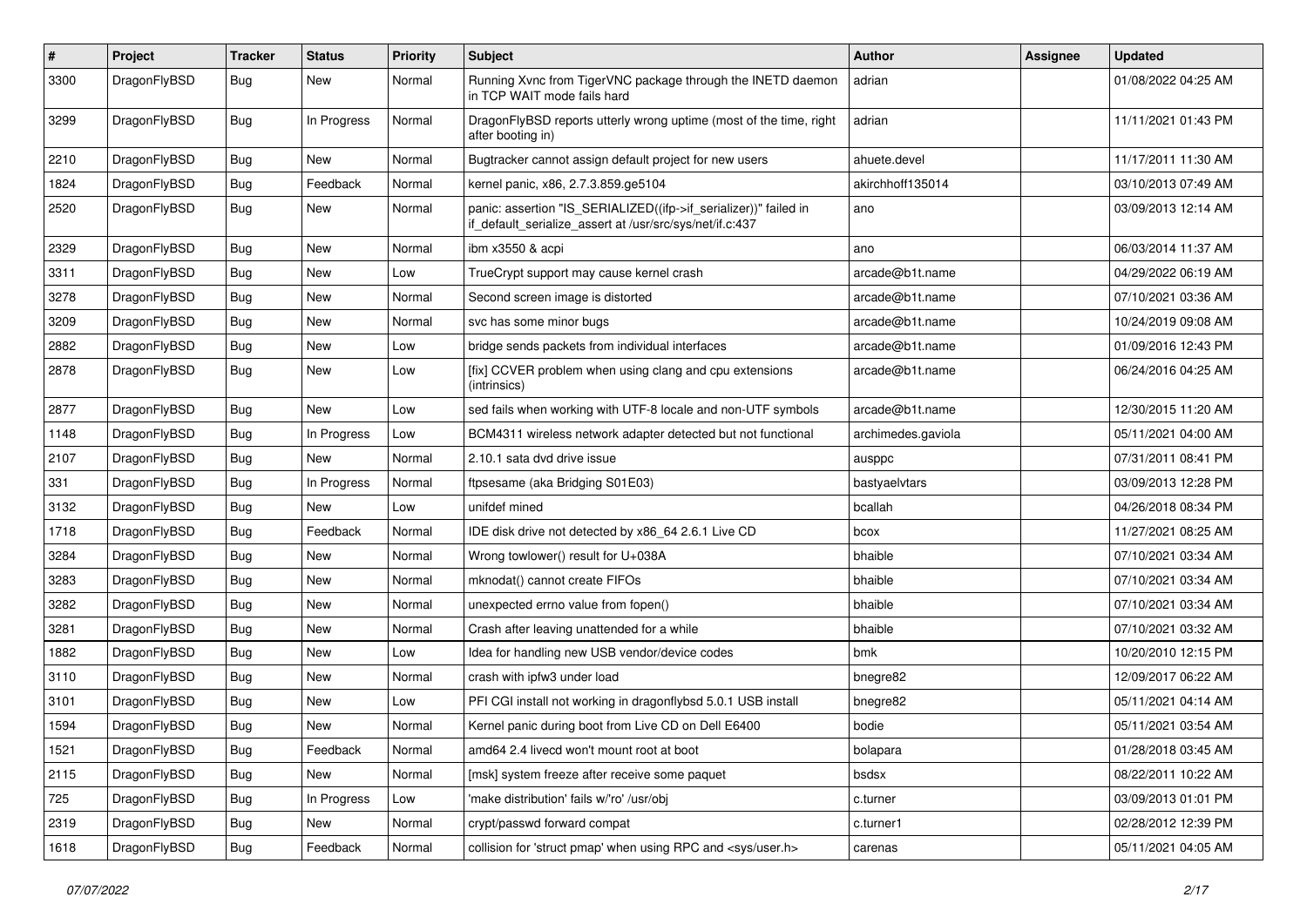| #    | Project      | <b>Tracker</b> | <b>Status</b> | <b>Priority</b> | <b>Subject</b>                                                                                                | Author     | Assignee | <b>Updated</b>      |
|------|--------------|----------------|---------------|-----------------|---------------------------------------------------------------------------------------------------------------|------------|----------|---------------------|
| 3143 | DragonFlyBSD | Bug            | New           | Normal          | assertion "0" failed in hammer2 inode xop chain sync                                                          | cbin       |          | 07/18/2018 12:50 PM |
| 2859 | DragonFlyBSD | Bug            | New           | Low             | Installer configuration menu always highlights "Select timezone", no<br>matter which step was last completed. | cgag       |          | 12/02/2015 01:54 PM |
| 2858 | DragonFlyBSD | Bug            | New           | Low             | Installer "Local or UTC" question should have "No" selected by<br>default.                                    | cgag       |          | 12/02/2015 01:18 PM |
| 3139 | DragonFlyBSD | Bug            | <b>New</b>    | Normal          | USB Mouse Does Not Work in DragonflyBSD guest on VirtualBox                                                   | chiguy1256 |          | 06/24/2018 10:14 PM |
| 3280 | DragonFlyBSD | Bug            | <b>New</b>    | Normal          | KMS console and i915(4) not working in 6.0                                                                    | cmusser    |          | 07/10/2021 03:35 AM |
| 2736 | DragonFlyBSD | Bug            | New           | High            | kernel panics on acpi timer probe function                                                                    | cnb        |          | 05/11/2021 03:55 AM |
| 2735 | DragonFlyBSD | Bug            | New           | Urgent          | iwn panics SYSSASSERT                                                                                         | cnb        |          | 05/11/2021 03:55 AM |
| 1481 | DragonFlyBSD | Bug            | Feedback      | Normal          | panic: assertion: kva_p(buf) in soopt_from_kbuf (after ipfw pipe<br>show, 2.2.1-R)                            | combiner   |          | 05/11/2021 04:01 AM |
| 1307 | DragonFlyBSD | Bug            | In Progress   | Normal          | hammer tid -2 shows unexpected result                                                                         | corecode   |          | 10/18/2016 05:29 PM |
| 2687 | DragonFlyBSD | Bug            | <b>New</b>    | Normal          | natacontrol software RAID in installer                                                                        | csmelosky  |          | 06/22/2014 12:03 PM |
| 3243 | DragonFlyBSD | <b>Bug</b>     | New           | Normal          | SMART status not reported properly for SSD disks                                                              | daftaupe   |          | 09/09/2020 11:03 PM |
| 3227 | DragonFlyBSD | Submit         | <b>New</b>    | Normal          | Add HAMMER2 instructions in the installation medium README                                                    | daftaupe   |          | 03/26/2020 03:34 PM |
| 2994 | DragonFlyBSD | <b>Bug</b>     | New           | Normal          | Intermittent boot hangs after git: hammer - HAMMER Version 7                                                  | davshao    |          | 03/30/2017 02:06 PM |
| 2835 | DragonFlyBSD | Bug            | New           | Normal          | /usr/include/c++/5.0/bits/c++locale.h likes<br>POSIX C_SOURCE>=200809                                         | davshao    |          | 11/18/2015 03:40 AM |
| 2688 | DragonFlyBSD | Bug            | <b>New</b>    | Normal          | 67613368bdda7 Fix wrong checks for U4B presence Asrock Z77M<br>difficulty detecting USB keyboard              | davshao    |          | 06/28/2014 07:08 PM |
| 2652 | DragonFlyBSD | <b>Bug</b>     | New           | Normal          | 189a0ff3761b47  ix: Implement MSI-X support locks up Lenovo<br>S10 Intel Atom n270                            | davshao    |          | 05/14/2014 01:55 AM |
| 2414 | DragonFlyBSD | Bug            | In Progress   | Normal          | Lenovo S10 acpi freeze (not new)                                                                              | davshao    |          | 05/11/2021 04:13 AM |
| 3076 | DragonFlyBSD | Bug            | New           | Normal          | sys/dev/netif/ig hal/e1000 ich8lan.c:1594: sanity checking mixup?                                             | dcb        |          | 10/11/2017 01:58 AM |
| 3025 | DragonFlyBSD | Bug            | <b>New</b>    | Normal          | sys/dev/powermng/powernow/powernow.c:284: bad comparison?                                                     | dcb        |          | 09/23/2017 07:45 AM |
| 3024 | DragonFlyBSD | <b>Bug</b>     | <b>New</b>    | Low             | sys/dev/netif/wi/if_wi.c:1090]: (style) Redundant condition                                                   | dcb        |          | 04/11/2017 11:56 AM |
| 3022 | DragonFlyBSD | <b>Bug</b>     | New           | Normal          | sys/dev/netif/ath/ath/if ath.c:2142: strange bitmask?                                                         | dcb        |          | 04/11/2017 11:49 AM |
| 3021 | DragonFlyBSD | Bug            | In Progress   | Normal          | sys/dev/drm/i915/i915_gem_stolen.c:115]: (error) Signed integer<br>overflow for expression '65535<<20'        | dcb        |          | 04/11/2017 12:46 PM |
| 3018 | DragonFlyBSD | <b>Bug</b>     | New           | Normal          | sys/bus/u4b/wlan/if run.c:5464]: (style) Redundant condition                                                  | dcb        |          | 04/11/2017 11:26 AM |
| 3011 | DragonFlyBSD | Bug            | In Progress   | Normal          | dragonfly/sys/dev/netif/re/re.c: suspicious code ?                                                            | dcb        |          | 07/29/2017 01:26 AM |
| 2790 | DragonFlyBSD | Submit         | New           | Low             | filedesc softrefs increment code factoring                                                                    | dclink     |          | 02/21/2015 04:00 AM |
| 3147 | DragonFlyBSD | Submit         | New           | Normal          | Enable headless installation                                                                                  | ddegroot   |          | 10/09/2018 01:25 PM |
| 2708 | DragonFlyBSD | Bug            | New           | Normal          | unable to send TCP nor UDP on age(4) interface                                                                | dermiste   |          | 05/11/2021 03:54 AM |
| 1774 | DragonFlyBSD | <b>Bug</b>     | New           | Normal          | New IP header cleanup branch available for testing                                                            | dillon     |          | 05/15/2022 10:59 AM |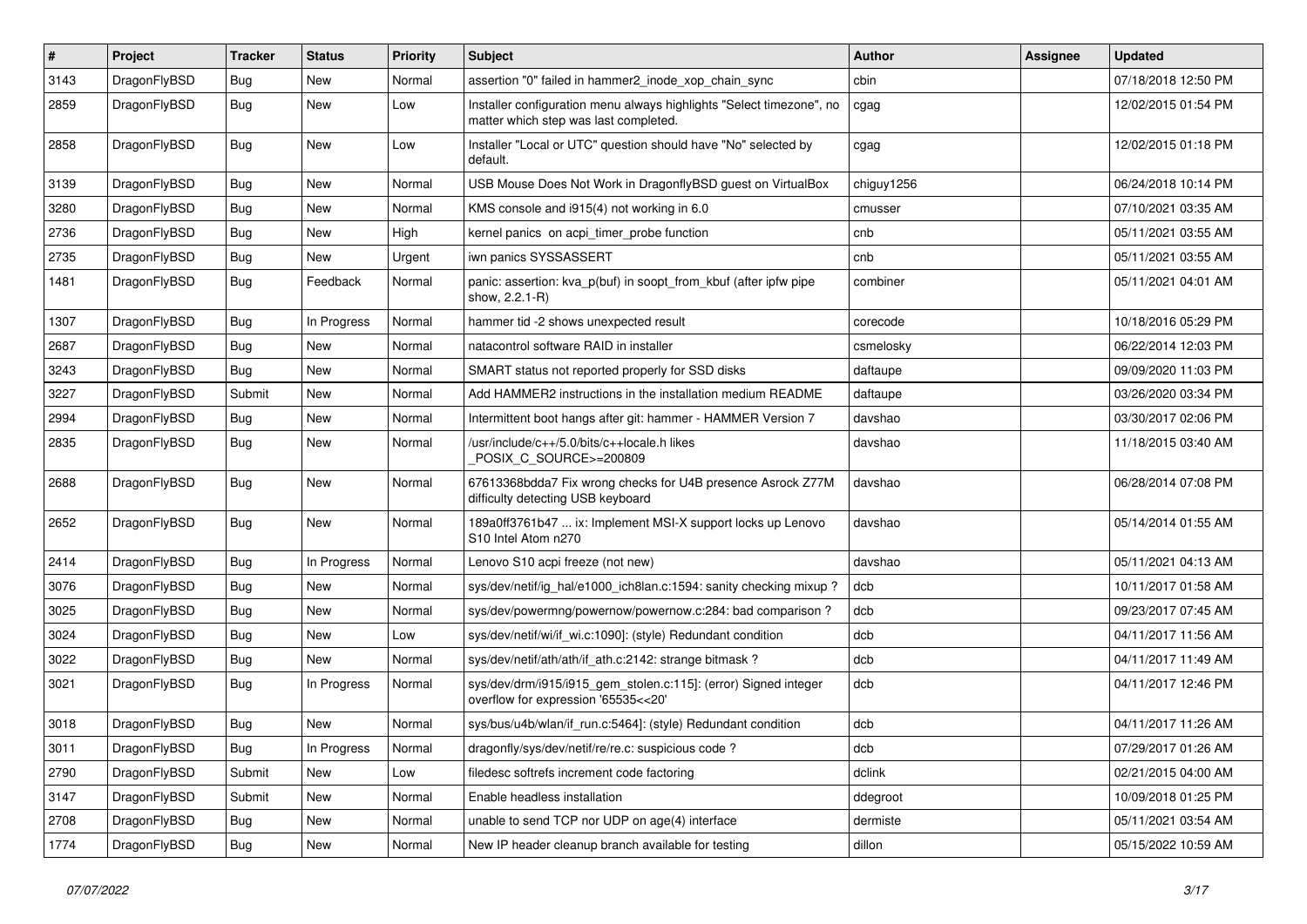| #    | Project      | <b>Tracker</b> | <b>Status</b> | <b>Priority</b> | Subject                                                                                                                                                   | <b>Author</b> | Assignee | <b>Updated</b>      |
|------|--------------|----------------|---------------|-----------------|-----------------------------------------------------------------------------------------------------------------------------------------------------------|---------------|----------|---------------------|
| 1448 | DragonFlyBSD | Bug            | Feedback      | Normal          | panic: assertion: _tp->tt_msg->tt_cpuid == mycpuid in<br>tcp_callout_active tcp_output tcp_usr_send netmsg_pru_send<br>netmsg_service tcpmsg_service_loop | dillon        |          | 05/11/2021 04:00 AM |
| 1429 | DragonFlyBSD | Bug            | Feedback      | Normal          | vkernel bug - "mfree: m->m_nextpkt != NULL"                                                                                                               | dillon        |          | 05/11/2021 04:00 AM |
| 1336 | DragonFlyBSD | <b>Bug</b>     | In Progress   | Normal          | Still looking for reports of missed directory entries w/ HAMMER                                                                                           | dillon        |          | 05/11/2021 04:00 AM |
| 3117 | DragonFlyBSD | <b>Bug</b>     | New           | Normal          | Problem with colours if "intel" video-driver used                                                                                                         | dpostolov     |          | 01/07/2018 11:35 PM |
| 3116 | DragonFlyBSD | Bug            | <b>New</b>    | Normal          | da0 detects on very big volume if to _remove_ usb install stick and<br>reboot on Intel NUC5PPYH                                                           | dpostolov     |          | 01/07/2018 09:40 PM |
| 1877 | DragonFlyBSD | <b>Bug</b>     | <b>New</b>    | Normal          | Freeze during 1st hammer cleanup after new install                                                                                                        | elekktretterr |          | 05/15/2022 11:43 AM |
| 1669 | DragonFlyBSD | <b>Bug</b>     | In Progress   | Normal          | Drive wont open using button                                                                                                                              | elekktretterr |          | 02/29/2012 12:05 PM |
| 1668 | DragonFlyBSD | <b>Bug</b>     | Feedback      | Normal          | Power button not working                                                                                                                                  | elekktretterr |          | 03/10/2013 06:22 AM |
| 1634 | DragonFlyBSD | <b>Bug</b>     | New           | Normal          | panic: spin lock: 0xe4ad1320, indefinitive wait!                                                                                                          | elekktretterr |          | 01/19/2015 03:21 AM |
| 1613 | DragonFlyBSD | <b>Bug</b>     | Feedback      | Normal          | USB Keyboard not working on master                                                                                                                        | elekktretterr |          | 05/11/2021 04:05 AM |
| 1463 | DragonFlyBSD | <b>Bug</b>     | New           | Normal          | Mountroot before drives are initialized                                                                                                                   | elekktretterr |          | 12/07/2010 01:30 PM |
| 1456 | DragonFlyBSD | <b>Bug</b>     | Feedback      | Normal          | Microsoft wireless desktop problems                                                                                                                       | elekktretterr |          | 01/15/2015 08:34 AM |
| 1454 | DragonFlyBSD | <b>Bug</b>     | Feedback      | Normal          | Unable to boot from external USB DVD drive                                                                                                                | elekktretterr |          | 05/11/2021 04:01 AM |
| 1194 | DragonFlyBSD | <b>Bug</b>     | New           | Normal          | SCSI errors while trying to copy photos from my camera                                                                                                    | elekktretterr |          | 01/14/2015 04:39 PM |
| 1181 | DragonFlyBSD | Bug            | In Progress   | Normal          | ACX111 panic                                                                                                                                              | elekktretterr |          | 05/11/2021 04:00 AM |
| 2254 | DragonFlyBSD | <b>Bug</b>     | New           | Normal          | panic: assertion "ref < &td->td_toks_end" failed in lwkt_gettoken at<br>/usr/src/sys/kern/lwkt_token.c:588                                                | eocallaghan   |          | 12/05/2011 10:21 PM |
| 2164 | DragonFlyBSD | Bug            | <b>New</b>    | Normal          | panic on reboot from usb.                                                                                                                                 | eocallaghan   |          | 10/27/2011 09:29 AM |
| 2161 | DragonFlyBSD | <b>Bug</b>     | <b>New</b>    | Normal          | Outdated xorg.conf file gets installed into etc and screws up mouse                                                                                       | eocallaghan   |          | 10/27/2011 01:51 PM |
| 2158 | DragonFlyBSD | <b>Bug</b>     | <b>New</b>    | Normal          | iwn panics with assertion on boot.                                                                                                                        | eocallaghan   |          | 10/24/2011 04:13 PM |
| 1947 | DragonFlyBSD | <b>Bug</b>     | New           | Low             | GA-880GM-UD2H (rev. 1.3) AHCI fails to detect disks at the end of<br>the RAID controller                                                                  | eocallaghan   |          | 11/27/2021 08:46 AM |
| 1592 | DragonFlyBSD | <b>Bug</b>     | Feedback      | Normal          | AcpiOSUnmapMemory: Warning, deallocation did not track<br>allocation.                                                                                     | eocallaghan   |          | 06/02/2014 07:45 AM |
| 1591 | DragonFlyBSD | Bug            | Feedback      | Normal          | Lenovo X301 hangs with AHCI Driver CMD TIMEOUT<br>$STS=d0<BSY>$                                                                                           | eocallaghan   |          | 05/11/2021 04:05 AM |
| 2544 | DragonFlyBSD | Bug            | <b>New</b>    | Normal          | live DVD system boot (menu option 1) caused db> prompt on<br>PE1950                                                                                       | estrabd       |          | 05/11/2021 03:54 AM |
| 3276 | DragonFlyBSD | Submit         | New           | Normal          | Add option controlling whether gpt expand expands the last partition<br>(needs testing)                                                                   | falsifian     |          | 07/10/2021 03:35 AM |
| 2075 | DragonFlyBSD | <b>Bug</b>     | New           | Normal          | pflogd on x86_64                                                                                                                                          | fanch         |          | 05/16/2011 04:04 PM |
| 2657 | DragonFlyBSD | Bug            | New           | High            | Needs acl to migrate our servers                                                                                                                          | ferney        |          | 03/31/2014 11:37 AM |
| 2569 | DragonFlyBSD | <b>Bug</b>     | New           | Normal          | ctime NFS                                                                                                                                                 | ferney        |          | 08/11/2013 04:35 AM |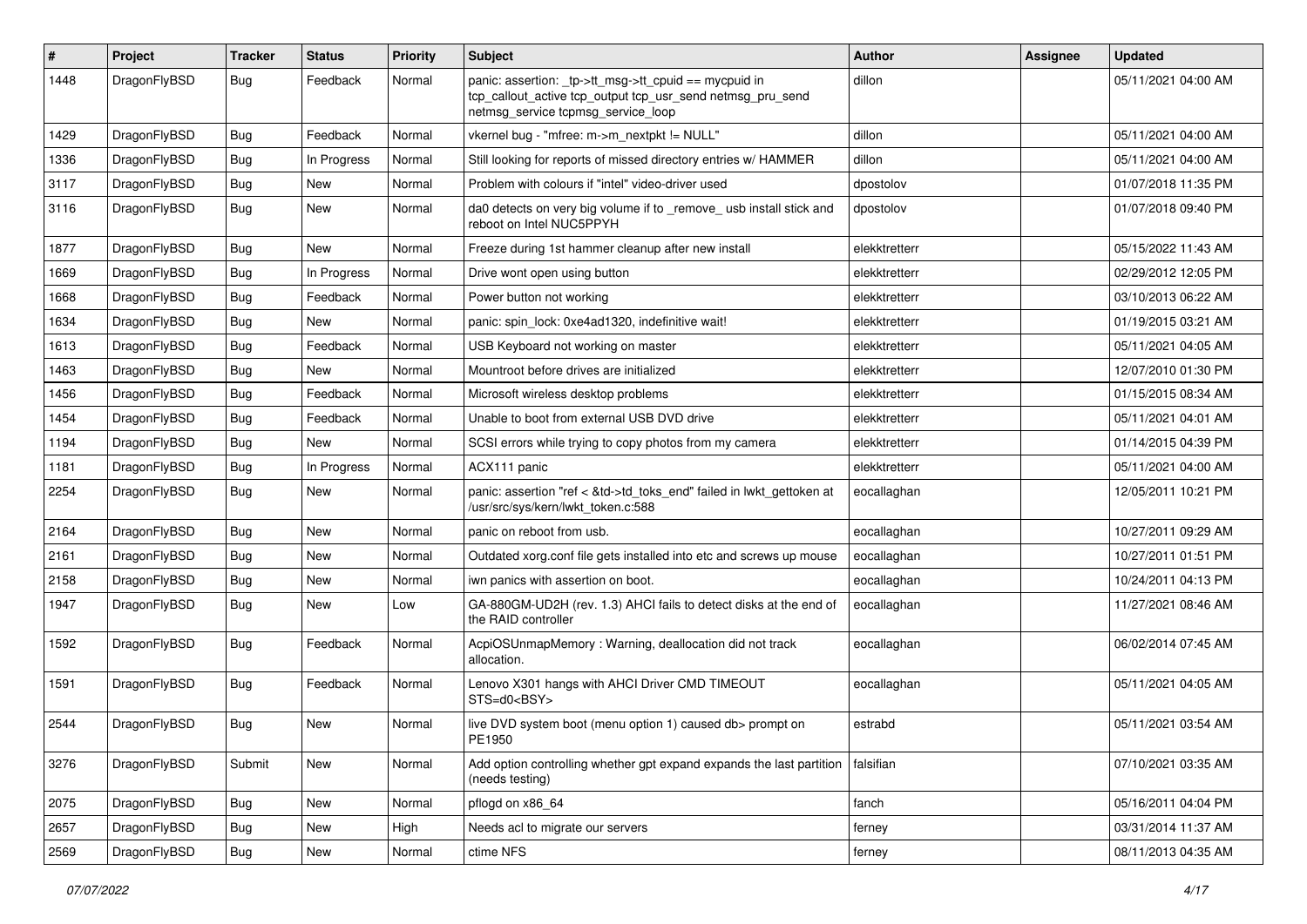| #    | Project      | <b>Tracker</b> | <b>Status</b> | <b>Priority</b> | Subject                                                                             | <b>Author</b> | <b>Assignee</b> | <b>Updated</b>      |
|------|--------------|----------------|---------------|-----------------|-------------------------------------------------------------------------------------|---------------|-----------------|---------------------|
| 1672 | DragonFlyBSD | <b>Bug</b>     | Feedback      | Normal          | panic (trap 12) around btree_search() in 2.4.1-RELEASE                              | floid         |                 | 01/19/2015 03:36 AM |
| 979  | DragonFlyBSD | <b>Bug</b>     | Feedback      | Normal          | Failure-prone USB mass storage (SB600? msdosfs? CAM?)                               | floid         |                 | 01/15/2015 08:38 AM |
| 846  | DragonFlyBSD | <b>Bug</b>     | Feedback      | Normal          | USB bugs:usb mouse can't used!                                                      | frankning     |                 | 01/15/2015 08:36 AM |
| 1899 | DragonFlyBSD | <b>Bug</b>     | New           | Normal          | Keyboard doesn't work                                                               | fransm        |                 | 05/15/2022 03:32 PM |
| 2803 | DragonFlyBSD | <b>Bug</b>     | <b>New</b>    | Normal          | HAMMER: Warning: UNDO area too small!                                               | ftigeot       |                 | 03/11/2015 03:42 PM |
| 2674 | DragonFlyBSD | <b>Bug</b>     | New           | Normal          | <b>GPT Support</b>                                                                  | ftigeot       |                 | 12/28/2015 02:54 PM |
| 2619 | DragonFlyBSD | <b>Bug</b>     | New           | Normal          | DragonFly 3.6 can't be installed on a 6TB volume                                    | ftigeot       |                 | 02/23/2014 11:55 PM |
| 2535 | DragonFlyBSD | <b>Bug</b>     | <b>New</b>    | Normal          | Imap processes apparentlt blocked on disk I/O                                       | ftigeot       |                 | 04/02/2013 09:31 AM |
| 2403 | DragonFlyBSD | Bug            | New           | Low             | newfs - E doesn't handle /dev/serno device names properly                           | ftigeot       |                 | 08/17/2012 05:07 AM |
| 2122 | DragonFlyBSD | Submit         | <b>New</b>    | Normal          | [Review] Fixes to the VFS layer                                                     | ftigeot       |                 | 05/31/2022 03:25 PM |
| 2051 | DragonFlyBSD | Bug            | New           | Normal          | No ipv6 lan route entry created on 2.10                                             | ftigeot       |                 | 04/21/2011 10:37 AM |
| 1923 | DragonFlyBSD | Bug            | New           | Normal          | Abysmal NFS performance with IPv6                                                   | ftigeot       |                 | 12/05/2010 09:34 PM |
| 1826 | DragonFlyBSD | Bug            | New           | Normal          | panic during boot: assertion so->so_port  in tcp_input                              | ftigeot       |                 | 05/15/2022 11:05 AM |
| 1818 | DragonFlyBSD | Bug            | <b>New</b>    | Normal          | panic: Bad tailq NEXT (kqueue issue ?)                                              | ftigeot       |                 | 05/15/2022 11:40 AM |
| 3165 | DragonFlyBSD | Bug            | <b>New</b>    | Normal          | Looping at boot time                                                                | gop           |                 | 12/28/2018 01:04 PM |
| 2095 | DragonFlyBSD | <b>Bug</b>     | <b>New</b>    | Low             | Running installer post-install: Unsupported DFUI transport "                        | greenrd       |                 | 06/26/2011 09:20 AM |
| 2094 | DragonFlyBSD | <b>Bug</b>     | New           | Normal          | Segfault when gdb printing backtrace from core dump                                 | greenrd       |                 | 06/25/2011 04:14 PM |
| 1563 | DragonFlyBSD | Bug            | Feedback      | Normal          | reset(1) doesn't reset terminal to the defaults                                     | hasso         |                 | 03/10/2013 04:17 AM |
| 1525 | DragonFlyBSD | Bug            | New           | Normal          | boehm-gc problems                                                                   | hasso         |                 | 10/13/2012 07:13 PM |
| 1502 | DragonFlyBSD | Bug            | In Progress   | Normal          | Lock while deleting files from nohistory HAMMER directories                         | hasso         |                 | 03/10/2013 04:28 AM |
| 1486 | DragonFlyBSD | <b>Bug</b>     | Feedback      | Normal          | Interrupt storm related to SATA DVD device                                          | hasso         |                 | 05/11/2021 04:01 AM |
| 1313 | DragonFlyBSD | <b>Bug</b>     | New           | Low             | Signal code in kernel needs major overhaul (signal queues,<br>si_code, si_addr)     | hasso         |                 | 05/11/2021 04:00 AM |
| 884  | DragonFlyBSD | <b>Bug</b>     | In Progress   | High            | Performance/memory problems under filesystem IO load                                | hasso         |                 | 05/11/2021 03:50 AM |
| 2680 | DragonFlyBSD | <b>Bug</b>     | <b>New</b>    | Low             | boot0cfg update makes box unbootable                                                | herrgard      |                 | 06/10/2014 06:02 AM |
| 2125 | DragonFlyBSD | <b>Bug</b>     | <b>New</b>    | Normal          | Weird garbage in dmesg                                                              | herrgard      |                 | 08/30/2011 08:04 PM |
| 2045 | DragonFlyBSD | <b>Bug</b>     | <b>New</b>    | Normal          | ral(4): Fatal trap 12: page fault while in kernel mode (two panics)                 | herrgard      |                 | 11/03/2011 05:34 PM |
| 1982 | DragonFlyBSD | Bug            | New           | Low             | There is no linuxulator on x86-64                                                   | herrgard      |                 | 05/31/2022 02:25 PM |
| 3206 | DragonFlyBSD | Submit         | <b>New</b>    | Normal          | update psm/kbd to FreeBSD 12.0 code                                                 | htse          |                 | 10/05/2019 03:49 PM |
| 3201 | DragonFlyBSD | Submit         | <b>New</b>    | Normal          | Fixes make search display                                                           | htse          |                 | 08/20/2021 04:02 PM |
| 3189 | DragonFlyBSD | Bug            | <b>New</b>    | Normal          | Allow DragonFly Mail Agent to accept an alternate config via<br>command line switch | iang          |                 | 08/16/2021 12:42 AM |
| 3029 | DragonFlyBSD | Bug            | New           | Normal          | Running DflyBSD 4.8 on FreeBSD bhyve as a guest                                     | iron          |                 | 05/13/2022 04:33 AM |
| 2604 | DragonFlyBSD | <b>Bug</b>     | New           | Normal          | dell laptop does not boot with LATEST                                               | isenmann      |                 | 11/20/2013 02:07 AM |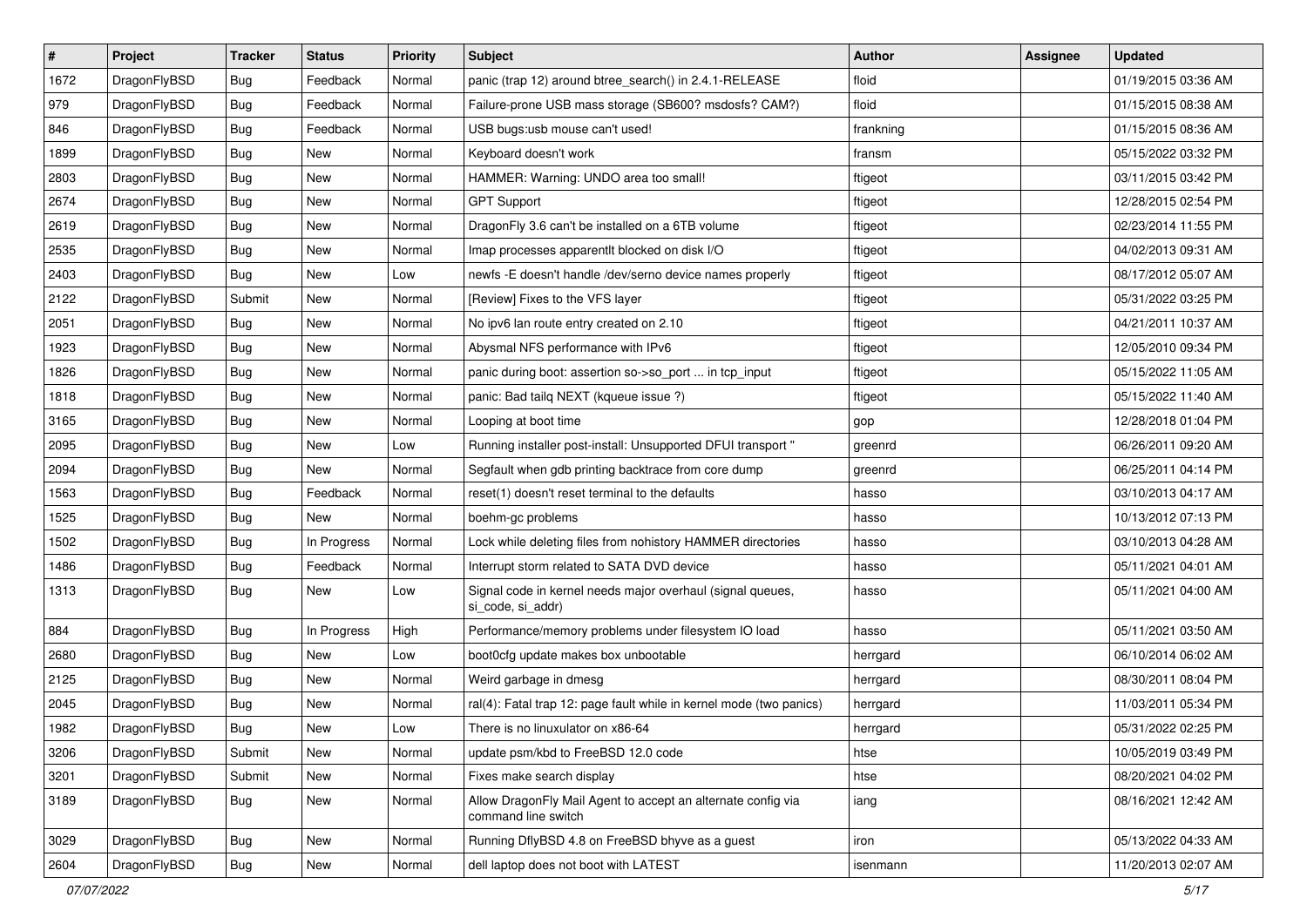| #    | Project      | <b>Tracker</b> | <b>Status</b> | <b>Priority</b> | Subject                                                                                                    | Author          | Assignee | <b>Updated</b>      |
|------|--------------|----------------|---------------|-----------------|------------------------------------------------------------------------------------------------------------|-----------------|----------|---------------------|
| 3134 | DragonFlyBSD | Bug            | <b>New</b>    | Normal          | RFC 3021 (/31 networks) appear to be unsupported                                                           | jailbird        |          | 05/16/2018 11:03 PM |
| 2369 | DragonFlyBSD | <b>Bug</b>     | <b>New</b>    | Normal          | panic: Bad link elm 0xffffffe07edf6068 next->prev != elm                                                   | jaydg           |          | 08/15/2012 03:04 AM |
| 2308 | DragonFlyBSD | <b>Bug</b>     | New           | Normal          | System freeze when unloading snd hda                                                                       | jaydg           |          | 02/19/2012 07:15 AM |
| 2731 | DragonFlyBSD | Bug            | In Progress   | Normal          | Screen full of random colors when starting Xorg with Intel Haswell<br>HD Graphics P4600                    | jkatzmaier      |          | 11/12/2014 04:08 PM |
| 2890 | DragonFlyBSD | <b>Bug</b>     | New           | Normal          | not able to boot usb installer on Toshiba Chromebook 2                                                     | johnnywhishbone |          | 02/22/2016 03:42 AM |
| 2712 | DragonFlyBSD | <b>Bug</b>     | <b>New</b>    | Normal          | connect(2) returns EINVAL when retrying after ECONNREFUSED                                                 | jorisgio        |          | 08/14/2014 05:31 PM |
| 2568 | DragonFlyBSD | <b>Bug</b>     | New           | Normal          | <b>AHCI</b> panic                                                                                          | josepht         |          | 06/07/2013 05:52 PM |
| 2013 | DragonFlyBSD | Bug            | In Progress   | Normal          | oversized DMA request loop                                                                                 | josepht         |          | 05/11/2021 04:06 AM |
| 1745 | DragonFlyBSD | Bug            | Feedback      | Normal          | kmalloc panic                                                                                              | josepht         |          | 05/11/2021 04:05 AM |
| 1330 | DragonFlyBSD | Bug            | Feedback      | Normal          | Hammer, usb disk, SYNCHRONIZE CACHE failure                                                                | josepht         |          | 06/02/2014 04:56 AM |
| 1717 | DragonFlyBSD | Bug            | Feedback      | Normal          | HAMMER panic in hammer_cursor_down()                                                                       | josepht1        |          | 05/11/2021 04:05 AM |
| 2245 | DragonFlyBSD | Bug            | New           | Normal          | panic: assertion "ref < &td->td_toks_end" failed in lwkt_gettoken at<br>/usr/src/sys/kern/lwkt_token.c:588 | juanfra684      |          | 11/22/2011 07:41 PM |
| 2153 | DragonFlyBSD | Bug            | <b>New</b>    | Normal          | Too many unuseful warnings at boot                                                                         | juanfra684      |          | 10/18/2011 10:16 PM |
| 3228 | DragonFlyBSD | <b>Bug</b>     | New           | Low             | pfi kif unref: state refcount $\leq$ 0 in dmesg                                                            | justin          |          | 03/05/2021 06:39 AM |
| 2444 | DragonFlyBSD | Bug            | New           | Normal          | Crash during Hammer overnight cleanup                                                                      | justin          |          | 11/04/2012 07:58 AM |
| 2090 | DragonFlyBSD | Bug            | Feedback      | Normal          | snd_hda does not support headphone automute                                                                | justin          |          | 03/29/2012 08:03 PM |
| 2645 | DragonFlyBSD | <b>Bug</b>     | New           | Normal          | panic with dsched fq and ioprio                                                                            | jyoung15        |          | 02/20/2014 07:29 AM |
| 1727 | DragonFlyBSD | Bug            | Feedback      | Normal          | CD boot panic (2.6.1) (usb?)                                                                               | kiril           |          | 05/15/2022 05:10 AM |
| 2529 | DragonFlyBSD | <b>Bug</b>     | New           | Low             | Sundance network adapter is not detected and attached                                                      | kworr           |          | 03/25/2013 02:29 AM |
| 2421 | DragonFlyBSD | Bug            | New           | High            | Kernel panic: vm_fault: page 0xc0f70000 not busy!                                                          | lentferj        |          | 10/03/2012 08:16 AM |
| 2288 | DragonFlyBSD | <b>Bug</b>     | Feedback      | Normal          | Random IO performance loss introduced since January 1st                                                    | lentferj        |          | 01/23/2013 04:21 PM |
| 1939 | DragonFlyBSD | <b>Bug</b>     | New           | Normal          | Panic on nightly build and stress test box                                                                 | lentferj        |          | 12/18/2010 08:41 AM |
| 1916 | DragonFlyBSD | Bug            | <b>New</b>    | Normal          | Constant crashes on x86_64 with UFS                                                                        | lentferj        |          | 11/21/2010 07:40 PM |
| 2892 | DragonFlyBSD | Bug            | New           | Normal          | swap_pager:indefinite wait bufferf error                                                                   | <b>Ihmwzy</b>   |          | 02/21/2016 10:32 PM |
| 3310 | DragonFlyBSD | Bug            | In Progress   | Normal          | NVMM+QEMU fail to boot with UEFI: Mem Assist Failed<br>[gpa=0xfffffff0]                                    | liweitianux     |          | 01/11/2022 03:22 PM |
| 2917 | DragonFlyBSD | <b>Bug</b>     | New           | Normal          | da8: reading primary partition table: error accessing offset<br>000000000000 for 512                       | liweitianux     |          | 05/11/2021 08:43 PM |
| 2565 | DragonFlyBSD | <b>Bug</b>     | New           | Normal          | "ifconfig ix0 up" panic                                                                                    | Itpig402a       |          | 06/03/2013 05:46 AM |
| 2434 | DragonFlyBSD | <b>Bug</b>     | New           | Normal          | BTX Halted - Boot fails on USB/GUI                                                                         | lucmv           |          | 10/17/2012 08:12 PM |
| 2808 | DragonFlyBSD | <b>Bug</b>     | New           | Normal          | X freeze by switching between X and VT - results in black screen                                           | lukesky333      |          | 05/11/2021 03:55 AM |
| 2531 | DragonFlyBSD | <b>Bug</b>     | New           | Normal          | camcontrol fails to disable APM                                                                            | m.lombardi85    |          | 03/23/2013 12:28 PM |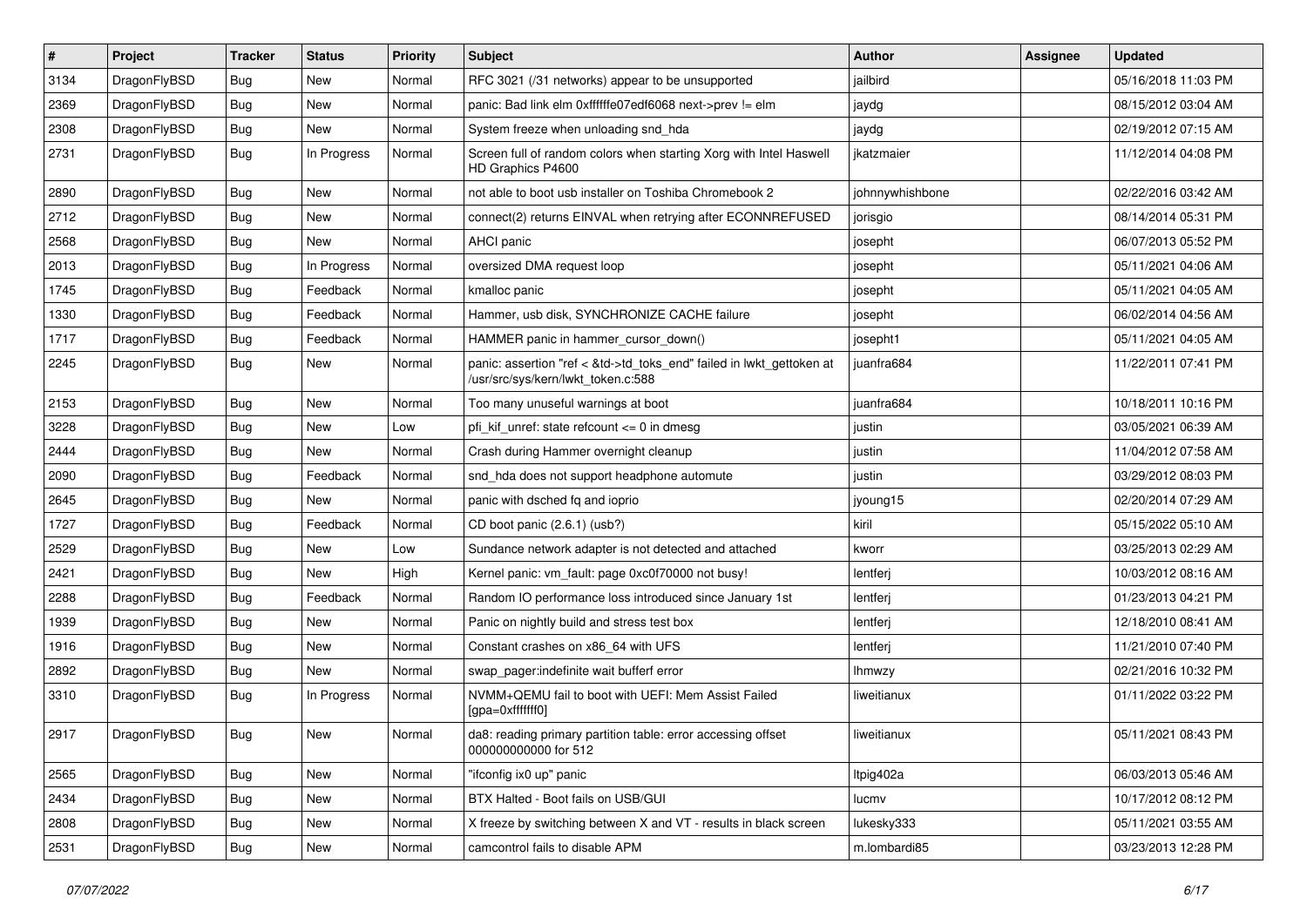| $\pmb{\#}$ | Project      | <b>Tracker</b> | <b>Status</b> | <b>Priority</b> | <b>Subject</b>                                                                                          | <b>Author</b>          | <b>Assignee</b> | <b>Updated</b>      |
|------------|--------------|----------------|---------------|-----------------|---------------------------------------------------------------------------------------------------------|------------------------|-----------------|---------------------|
| 2167       | DragonFlyBSD | Bug            | New           | Normal          | shutdown/reboot fails after uptime msg                                                                  | marino                 |                 | 11/28/2011 03:01 AM |
| 3035       | DragonFlyBSD | Bug            | New           | Normal          | panic: assertion "cpu >= 0 && cpu < ncpus" failed in netisr_cpuport<br>at /usr/src/sys/net/netisr2.h:87 | masu                   |                 | 05/11/2017 01:24 AM |
| 2809       | DragonFlyBSD | Bug            | <b>New</b>    | Normal          | hammer mirror-stream                                                                                    | masu                   |                 | 04/10/2015 12:33 AM |
| 1860       | DragonFlyBSD | Bug            | Feedback      | Normal          | Panic while creating UFS fs on vn(4) for initrd                                                         | matthias               |                 | 02/29/2012 07:16 AM |
| 2067       | DragonFlyBSD | Bug            | <b>New</b>    | Normal          | sound/pcm: "play interrupt timeout, channel dead"                                                       | matthiasr              |                 | 05/11/2021 03:55 AM |
| 2598       | DragonFlyBSD | Bug            | New           | Normal          | i386 via USB Booting                                                                                    | mbzadegan              |                 | 10/21/2013 02:28 AM |
| 2644       | DragonFlyBSD | Bug            | Feedback      | Normal          | 3.6.0-REL trap 9 on boot                                                                                | memmerto               |                 | 11/27/2021 08:08 AM |
| 3317       | DragonFlyBSD | Bug            | In Progress   | Normal          | Network vtnet0 not working on Hetzner cloud                                                             | mneumann               |                 | 06/18/2022 03:55 AM |
| 3235       | DragonFlyBSD | Bug            | <b>New</b>    | Normal          | Kernel panic in devfs_vnops.c                                                                           | mneumann               |                 | 04/28/2020 07:00 AM |
| 3222       | DragonFlyBSD | Bug            | New           | Normal          | gcc - undefined reference to '__atomic_load' (missing libatomic?)                                       | mneumann               |                 | 02/08/2020 02:45 AM |
| 3111       | DragonFlyBSD | Bug            | In Progress   | High            | Mouse lags every second heavily under X11                                                               | mneumann               |                 | 12/12/2017 09:46 PM |
| 2972       | DragonFlyBSD | Bug            | New           | Normal          | ipfw3 "deny to me" does not work correctly                                                              | mneumann               |                 | 12/27/2016 12:11 PM |
| 2881       | DragonFlyBSD | Bug            | <b>New</b>    | Normal          | Pulseaudio hangs/resets system when starting X11                                                        | mneumann               |                 | 01/09/2016 03:08 AM |
| 2788       | DragonFlyBSD | Bug            | <b>New</b>    | Normal          | ioctl GSLICEINFO: Not working for vnode slice                                                           | mneumann               |                 | 02/12/2015 07:49 AM |
| 3218       | DragonFlyBSD | Bug            | <b>New</b>    | Normal          | Kernel panics are not sent to comconsole when booted over EFI                                           | mqudsi                 |                 | 12/02/2019 08:52 PM |
| 1144       | DragonFlyBSD | Bug            | Feedback      | Normal          | Incorrect clock under KVM                                                                               | msylvan                |                 | 03/09/2013 01:17 PM |
| 2104       | DragonFlyBSD | Bug            | <b>New</b>    | Normal          | network configuration seg. fault on install CD                                                          | navratil               |                 | 07/26/2011 07:55 AM |
| 2958       | DragonFlyBSD | Bug            | Feedback      | Normal          | Hammer FS dies during pruning after massive write load                                                  | neilb                  |                 | 10/11/2016 04:20 AM |
| 2957       | DragonFlyBSD | Bug            | Feedback      | Normal          | swapoff -a followed by swapon -a doesn't give your swap back                                            | neilb                  |                 | 10/09/2016 04:17 AM |
| 2098       | DragonFlyBSD | Submit         | <b>New</b>    | Normal          | [PATCH] correct ath man page example<br>(/usr/src/share/man/man4/ath.4)                                 | nobody                 |                 | 11/15/2011 12:27 AM |
| 3215       | DragonFlyBSD | Bug            | <b>New</b>    | Normal          | Hang in tcdrain(3) after write(3)                                                                       | noloader               |                 | 11/25/2019 03:08 PM |
| 2622       | DragonFlyBSD | Bug            | New           | Normal          | VAIO FIT15E fn keys support                                                                             | nonsolosoft            |                 | 12/31/2013 01:31 AM |
| 2621       | DragonFlyBSD | Bug            | <b>New</b>    | Normal          | core dump using cdrom                                                                                   | nonsolosoft            |                 | 12/27/2013 12:43 AM |
| 2412       | DragonFlyBSD | Bug            | New           | Normal          | wlan0 fails to get address via dhclient                                                                 | nonsolosoft            |                 | 08/30/2012 05:55 AM |
| 2182       | DragonFlyBSD | Bug            | <b>New</b>    | Normal          | if_msk PHY FIFO underrun/overflow                                                                       | nonsolosoft            |                 | 09/03/2012 06:39 AM |
| 1193       | DragonFlyBSD | Bug            | New           | Normal          | kernel doesn't recognize cdrom drive                                                                    | nonsolosoft            |                 | 01/25/2014 09:11 PM |
| 3052       | DragonFlyBSD | Bug            | New           | Normal          | panic DragonFly v4.8.1-RELEASE by mounting a malformed NTFS<br>image [64.000]                           | open.source@ribose.com |                 | 08/14/2017 03:22 AM |
| 3051       | DragonFlyBSD | Bug            | New           | Normal          | panic DragonFly v4.8.1-RELEASE by mounting a malformed NTFS<br>image [12.000]                           | open.source@ribose.com |                 | 08/14/2017 03:20 AM |
| 3049       | DragonFlyBSD | Bug            | New           | Normal          | panic DragonFly v4.8.1-RELEASE by mounting a malformed<br>msdosfs image [12.128]                        | open.source@ribose.com |                 | 08/14/2017 02:53 AM |
| 2802       | DragonFlyBSD | <b>Bug</b>     | New           | Normal          | USB Wifi urtwn0 crash from cd boot                                                                      | opvalues               |                 | 03/10/2015 01:07 AM |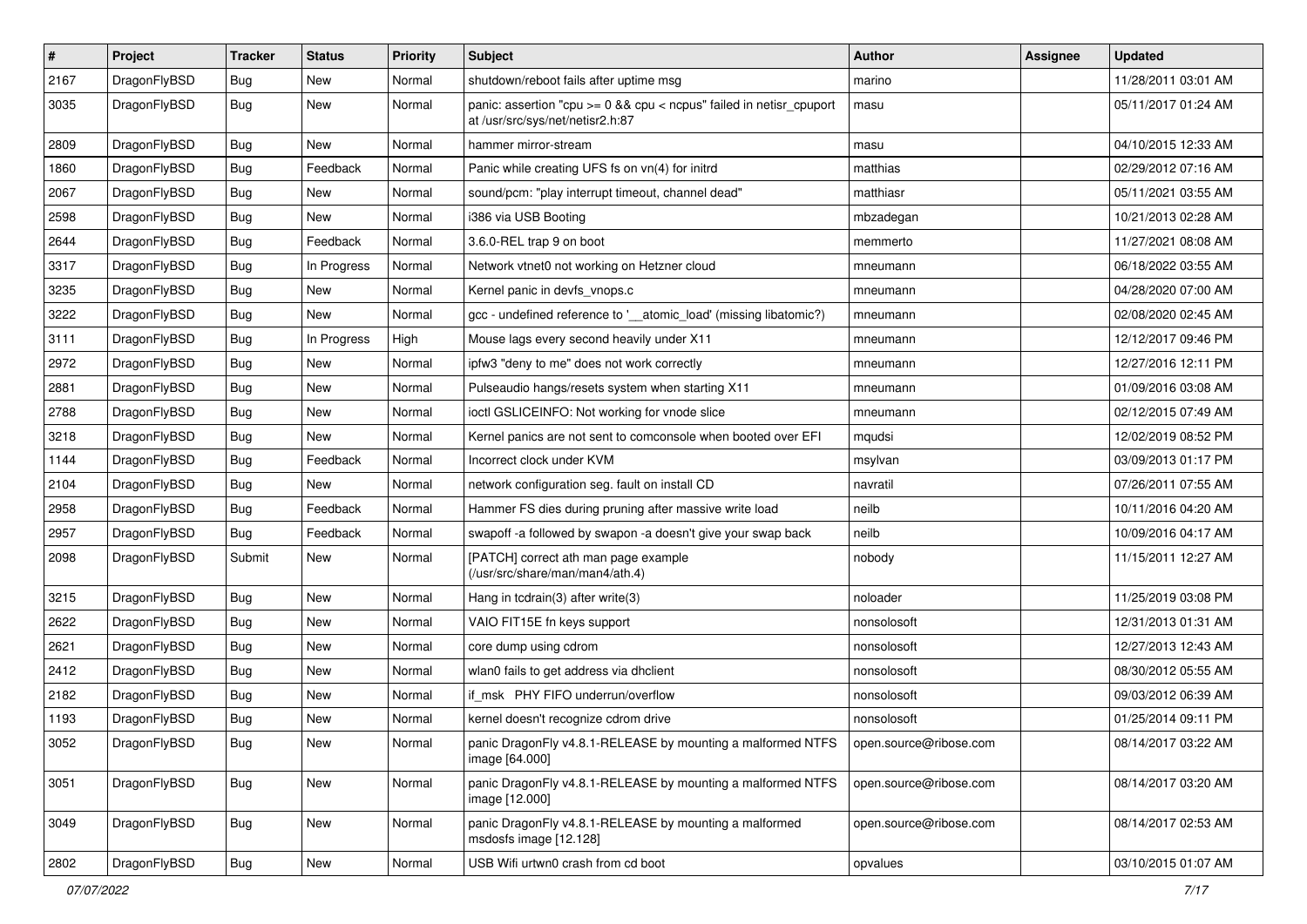| $\sharp$ | Project      | <b>Tracker</b> | <b>Status</b> | <b>Priority</b> | Subject                                                                                                            | <b>Author</b> | <b>Assignee</b> | <b>Updated</b>      |
|----------|--------------|----------------|---------------|-----------------|--------------------------------------------------------------------------------------------------------------------|---------------|-----------------|---------------------|
| 2799     | DragonFlyBSD | <b>Bug</b>     | New           | Normal          | Fatal trap 12 caused by moused(8) -p /dev/cual0                                                                    | opvalues      |                 | 03/04/2015 11:01 PM |
| 3152     | DragonFlyBSD | <b>Bug</b>     | Feedback      | Normal          | Console's size in ttyv0 and single user mode is sticking to 80x25,<br>while ttyv1 can make use of the whole screen | overtime      |                 | 02/24/2019 01:08 AM |
| 3107     | DragonFlyBSD | Bug            | <b>New</b>    | Low             | ACPI interrupt storm when loading i915 on Lenovo T460                                                              | oyvinht       |                 | 07/15/2020 07:01 AM |
| 2874     | DragonFlyBSD | <b>Bug</b>     | New           | Normal          | make world DESTDIR=/emptydir fails                                                                                 | pascii        |                 | 12/25/2015 07:04 AM |
| 2117     | DragonFlyBSD | <b>Bug</b>     | New           | High            | ACPI and/or bce(4) problem with 2.11.0.673.g0d557 on HP DL380<br>G6                                                | pauska        |                 | 08/22/2011 10:15 AM |
| 2898     | DragonFlyBSD | Bug            | New           | Normal          | <b>HAMMER</b> panic                                                                                                | pavalos       |                 | 11/03/2018 07:05 AM |
| 2526     | DragonFlyBSD | <b>Bug</b>     | New           | Normal          | hammer cleanup doesn't run on first day of DST                                                                     | pavalos       |                 | 10/18/2016 05:28 PM |
| 2248     | DragonFlyBSD | Bug            | <b>New</b>    | Normal          | sysctl panic                                                                                                       | pavalos       |                 | 11/23/2011 06:23 PM |
| 2199     | DragonFlyBSD | <b>Bug</b>     | New           | Normal          | screen segfaults if utmpx isn't present                                                                            | pavalos       |                 | 11/15/2011 10:52 PM |
| 2099     | DragonFlyBSD | <b>Bug</b>     | <b>New</b>    | Normal          | page fault panic in vm system                                                                                      | pavalos       |                 | 07/10/2011 08:51 AM |
| 2048     | DragonFlyBSD | <b>Bug</b>     | New           | Normal          | panic: ffs_sync: rofs mod                                                                                          | pavalos       |                 | 04/12/2011 05:45 AM |
| 2008     | DragonFlyBSD | Bug            | New           | Normal          | lwkt_setcpu_remote: td->td_flags 00800621 console flood                                                            | pavalos       |                 | 03/06/2011 09:37 PM |
| 1949     | DragonFlyBSD | Bug            | New           | Normal          | iwn panic                                                                                                          | pavalos       |                 | 01/30/2011 03:21 AM |
| 599      | DragonFlyBSD | Bug            | <b>New</b>    | Urgent          | 1.9.0 reproducable panic                                                                                           | pavalos       |                 | 12/22/2010 01:08 AM |
| 3226     | DragonFlyBSD | Bug            | <b>New</b>    | Normal          | Xorg freezes in vm: thread stuck in "objtrm1"                                                                      | peeter        |                 | 04/08/2020 02:10 AM |
| 2970     | DragonFlyBSD | Bug            | <b>New</b>    | Normal          | kernel 4.7: "Is -l" causes panic on UDF filesystem: "bgetvp -<br>overlapping buffer"                               | peeter        |                 | 12/21/2016 02:46 AM |
| 1943     | DragonFlyBSD | Bug            | New           | Normal          | hammer assertion panic                                                                                             | peter         |                 | 12/27/2010 12:45 AM |
| 1990     | DragonFlyBSD | Bug            | <b>New</b>    | Normal          | /mnt too large to mount                                                                                            | peur.neu      |                 | 02/16/2011 11:24 PM |
| 1951     | DragonFlyBSD | Bug            | New           | Normal          | dma_timeouts at phyaddr on a good hdd                                                                              | peur.neu      |                 | 01/04/2011 07:12 AM |
| 3247     | DragonFlyBSD | Bug            | New           | Normal          | Kernel panic doing nothing much                                                                                    | phma          |                 | 09/12/2020 11:40 PM |
| 2816     | DragonFlyBSD | Bug            | New           | Normal          | A multitasking process being debugged can get stuck                                                                | phma          |                 | 05/19/2015 03:57 AM |
| 2611     | DragonFlyBSD | Bug            | <b>New</b>    | Normal          | Change in IP address results in network not working                                                                | phma          |                 | 12/05/2013 07:55 PM |
| 2557     | DragonFlyBSD | Bug            | <b>New</b>    | Normal          | stock 3.4.1 kernel halts during booting if dm and dm_target_crypt<br>are loaded and RAID controller is present     | phma          |                 | 05/12/2013 10:38 PM |
| 2552     | DragonFlyBSD | Bug            | New           | Low             | hammer recovery should indicate progress                                                                           | phma          |                 | 05/03/2013 12:13 AM |
| 2547     | DragonFlyBSD | <b>Bug</b>     | New           | High            | crashed while doing a dry run of pkg_rolling-replace                                                               | phma          |                 | 04/18/2013 10:40 PM |
| 2389     | DragonFlyBSD | <b>Bug</b>     | New           | Normal          | computer crashed while listing processes                                                                           | phma          |                 | 06/18/2012 02:49 PM |
| 2387     | DragonFlyBSD | <b>Bug</b>     | <b>New</b>    | Normal          | hammer ignores -t during dedup                                                                                     | phma          |                 | 06/17/2012 12:30 PM |
| 2331     | DragonFlyBSD | <b>Bug</b>     | New           | Normal          | reading mouse mode from unopen file descriptor hangs mouse<br>driver                                               | phma          |                 | 03/14/2012 09:43 AM |
| 2311     | DragonFlyBSD | Bug            | <b>New</b>    | Normal          | Xorg crash having something to do with drm                                                                         | phma          |                 | 02/22/2012 09:59 AM |
| 2306     | DragonFlyBSD | <b>Bug</b>     | New           | Normal          | a crash starts the kernel debugger in text mode, but just reboots in $X \mid p$ hma                                |               |                 | 02/11/2012 08:02 PM |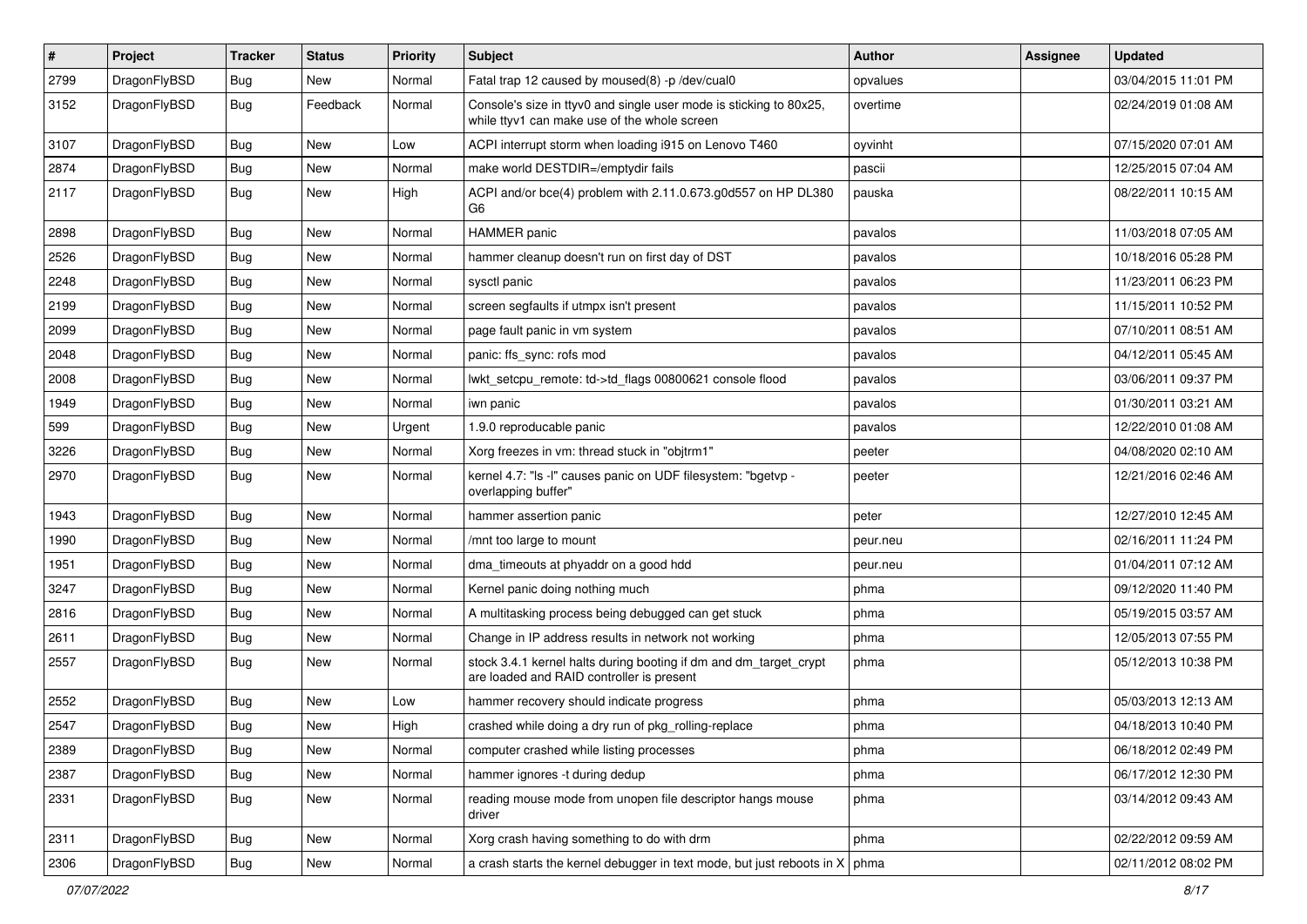| $\vert$ # | Project      | <b>Tracker</b> | <b>Status</b> | <b>Priority</b> | Subject                                                                                                                                                                                           | <b>Author</b> | Assignee | <b>Updated</b>      |
|-----------|--------------|----------------|---------------|-----------------|---------------------------------------------------------------------------------------------------------------------------------------------------------------------------------------------------|---------------|----------|---------------------|
| 1559      | DragonFlyBSD | Bug            | New           | Normal          | kernel trap                                                                                                                                                                                       | phma          |          | 11/27/2021 08:43 AM |
| 3302      | DragonFlyBSD | Bug            | New           | Normal          | Will not boot on System76 Lemur Pro (lemp10)                                                                                                                                                      | piecuch       |          | 11/03/2021 10:21 AM |
| 3298      | DragonFlyBSD | Bug            | New           | Normal          | Running "w" and having logged in via XDM through VNC, "w" prints<br>an extra error message                                                                                                        | piecuch       |          | 10/25/2021 09:16 AM |
| 3239      | DragonFlyBSD | Bug            | <b>New</b>    | Normal          | unable to SIGKILL glitched emacs                                                                                                                                                                  | piecuch       |          | 05/26/2020 03:30 AM |
| 3238      | DragonFlyBSD | Bug            | New           | Normal          | race conditions when printing from vkernel console                                                                                                                                                | piecuch       |          | 05/19/2020 02:50 PM |
| 3245      | DragonFlyBSD | Bug            | New           | Normal          | panic: free: guard1x fail, i915 load from loader.conf                                                                                                                                             | polachok      |          | 08/21/2020 10:36 AM |
| 1101      | DragonFlyBSD | Bug            | Feedback      | Normal          | ohci related panic                                                                                                                                                                                | polachok      |          | 05/11/2021 04:00 AM |
| 1577      | DragonFlyBSD | Bug            | Feedback      | Normal          | panic: assertion: leaf->base.obj_id == ip->obj_id in<br>hammer_ip_delete_range                                                                                                                    | qhwt+dfly     |          | 05/11/2021 04:01 AM |
| 1387      | DragonFlyBSD | Bug            | Feedback      | Normal          | zero-size malloc and ps: kvm getprocs: Bad address                                                                                                                                                | qhwt+dfly     |          | 05/11/2021 04:00 AM |
| 1368      | DragonFlyBSD | Bug            | In Progress   | Normal          | suspend signal race?                                                                                                                                                                              | qhwt+dfly     |          | 05/11/2021 03:51 AM |
| 570       | DragonFlyBSD | Bug            | Feedback      | Normal          | 1.8.x: ACPI problems                                                                                                                                                                              | qhwt+dfly     |          | 06/02/2014 03:45 AM |
| 1942      | DragonFlyBSD | Bug            | New           | Normal          | locking against myself in getcacheblk()?                                                                                                                                                          | qhwt.dfly     |          | 05/31/2022 02:15 PM |
| 1917      | DragonFlyBSD | Bug            | New           | Normal          | panic: assertion: (RB_EMPTY(&ip->rec_tree) && (ip->flags &<br>HAMMER_INODE_XDIRTY) == 0)    (!RB_EMPTY(&ip->rec_tree)<br>&& (ip->flags & HAMMER_INODE_XDIRTY) != 0) in<br>hammer_flush_inode_done | qhwt.dfly     |          | 11/24/2010 03:23 AM |
| 2371      | DragonFlyBSD | Bug            | <b>New</b>    | Normal          | Timezone problem with America/Sao_Paulo                                                                                                                                                           | raitech       |          | 05/17/2012 01:42 PM |
| 1560      | DragonFlyBSD | Bug            | Feedback      | Normal          | Unable to modify partition table on ThinkPad T61p during install                                                                                                                                  | rehsack       |          | 01/15/2015 08:57 AM |
| 3313      | DragonFlyBSD | Bug            | New           | Normal          | Can't boot from my live USB at all. The kernel loading process<br>hangs.                                                                                                                          | rempas        |          | 06/03/2022 12:16 AM |
| 2675      | DragonFlyBSD | Bug            | New           | Low             | Ultimate N WiFi Link 5300 get iwn_intr: fatal firmware error on 5GHz                                                                                                                              | revuwa        |          | 05/11/2021 04:07 AM |
| 1836      | DragonFlyBSD | Bug            | New           | Normal          | Incorrect TCP checksum show up in tcpdump                                                                                                                                                         | robgar1       |          | 05/15/2022 11:22 AM |
| 2430      | DragonFlyBSD | Bug            | <b>New</b>    | Normal          | Alternate Password Hash method                                                                                                                                                                    | robin.carey1  |          | 10/07/2012 06:28 AM |
| 2138      | DragonFlyBSD | Bug            | New           | Normal          | > 100% CPU usage                                                                                                                                                                                  | robin.carey1  |          | 09/26/2011 12:20 PM |
| 2626      | DragonFlyBSD | Bug            | <b>New</b>    | Normal          | iwn driver drops with error: "firmware error 'iwn intr: fatal firmware<br>error"                                                                                                                  | rodyaj        |          | 01/09/2014 05:50 AM |
| 2738      | DragonFlyBSD | Bug            | New           | Normal          | Hammer: Strange behavior when trying to recover old version of<br>moved file                                                                                                                      | roland        |          | 11/20/2014 08:02 AM |
| 3141      | DragonFlyBSD | <b>Bug</b>     | <b>New</b>    | Normal          | dhclient blocks boot process                                                                                                                                                                      | rowo          |          | 12/16/2018 11:01 AM |
| 2887      | DragonFlyBSD | Bug            | New           | Low             | Missing extattr_namespace_to_string and<br>extattr_string_to_namespace functions                                                                                                                  | rubenk        |          | 02/06/2016 05:09 AM |
| 2423      | DragonFlyBSD | Bug            | <b>New</b>    | Urgent          | After multiple panics/locks, hitting KKASSERT in<br>hammer init cursor                                                                                                                            | rumcic        |          | 09/18/2012 02:28 AM |
| 2080      | DragonFlyBSD | <b>Bug</b>     | <b>New</b>    | Normal          | panic: lockmgr thrd_sleep: called from interrupt, ipi, or hard code<br>section                                                                                                                    | rumcic        |          | 05/30/2011 05:06 PM |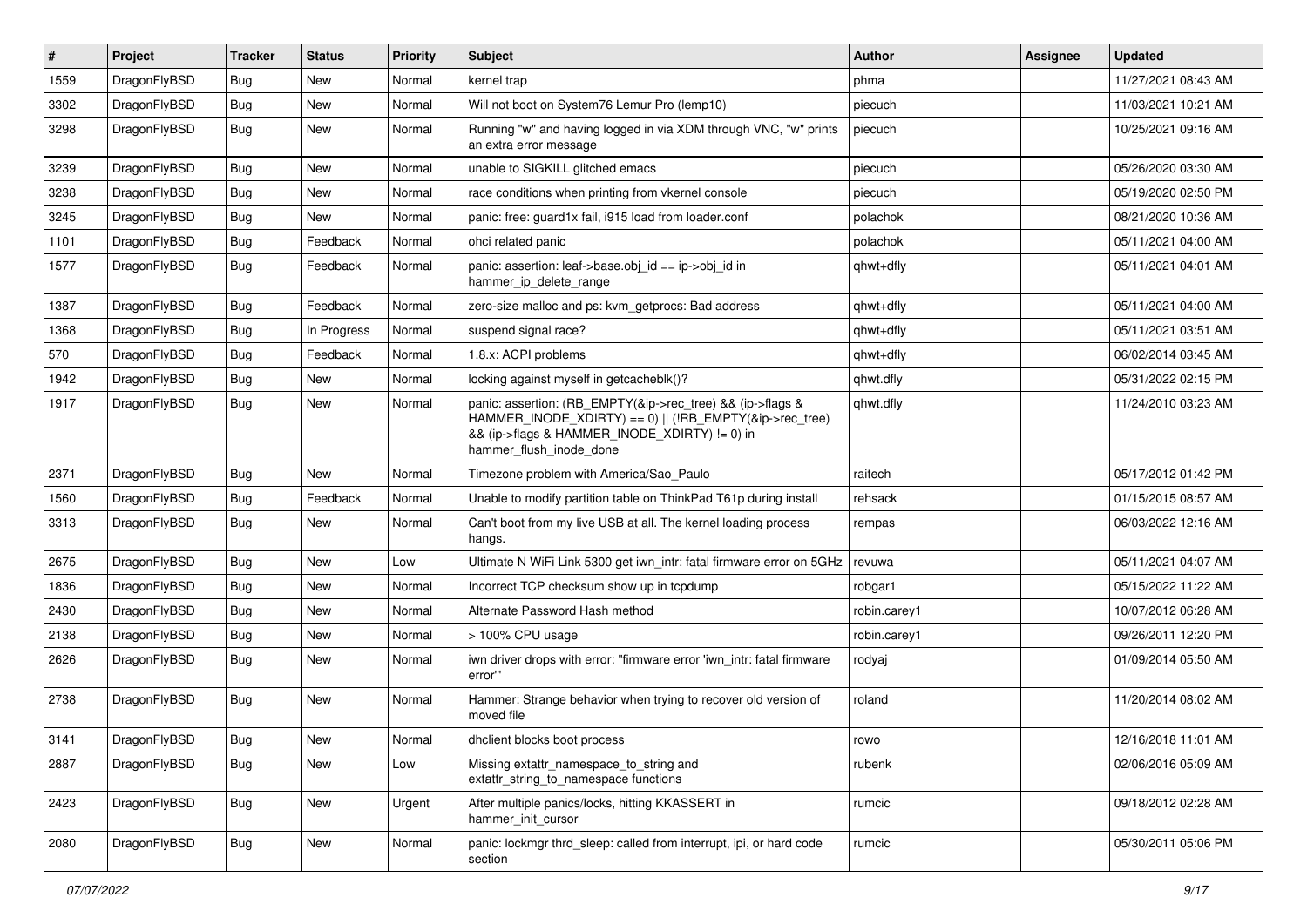| #    | Project      | <b>Tracker</b> | <b>Status</b> | <b>Priority</b> | Subject                                                                                         | Author     | Assignee | <b>Updated</b>      |
|------|--------------|----------------|---------------|-----------------|-------------------------------------------------------------------------------------------------|------------|----------|---------------------|
| 2072 | DragonFlyBSD | Bug            | <b>New</b>    | Normal          | Fatal trap 12: stopped at lwkt_send_ipiq3                                                       | rumcic     |          | 05/17/2011 04:12 AM |
| 1975 | DragonFlyBSD | Bug            | <b>New</b>    | Normal          | Applications seg fault in select() and poll()                                                   | rumcic     |          | 05/31/2022 02:58 PM |
| 1874 | DragonFlyBSD | <b>Bug</b>     | New           | Normal          | mpd listening on all IPs, accepting only on one                                                 | rumcic     |          | 05/08/2011 01:01 PM |
| 1873 | DragonFlyBSD | Bug            | <b>New</b>    | Normal          | Panic upon usb mouse detach and reattaching                                                     | rumcic     |          | 02/01/2011 09:53 AM |
| 1580 | DragonFlyBSD | <b>Bug</b>     | Feedback      | Normal          | Panic (Fatal trap 12: page fault while in kernel mode) while playing<br>with pf and netif names | rumcic     |          | 12/21/2018 01:21 AM |
| 1489 | DragonFlyBSD | Bug            | Feedback      | Normal          | panic: ufs dirbad: bad dir                                                                      | rumcic     |          | 03/10/2013 04:34 AM |
| 1250 | DragonFlyBSD | <b>Bug</b>     | Feedback      | Normal          | Panic upon plugging an USB flash drive into the machine                                         | rumcic     |          | 03/10/2013 05:17 AM |
| 1249 | DragonFlyBSD | Bug            | Feedback      | Normal          | panic: ffs_vfree: freeing free inode                                                            | rumcic     |          | 03/10/2013 05:13 AM |
| 1218 | DragonFlyBSD | <b>Bug</b>     | In Progress   | Normal          | panic: assertion: error == 0 in hammer_start_transaction                                        | rumcic     |          | 05/11/2021 04:00 AM |
| 1192 | DragonFlyBSD | Submit         | New           | Normal          | KKASSERTs in sys/kern/uipc_{msg,socket}.c are too strict                                        | rumcic     |          | 05/11/2021 04:07 AM |
| 2316 | DragonFlyBSD | Bug            | <b>New</b>    | Normal          | Ungraceful invalid password handling for adding a new user in the<br>installer                  | rune       |          | 04/27/2012 11:23 PM |
| 3047 | DragonFlyBSD | <b>Bug</b>     | <b>New</b>    | Normal          | <b>HAMMER</b> critical write error                                                              | samuel     |          | 06/19/2019 09:50 AM |
| 2123 | DragonFlyBSD | Bug            | <b>New</b>    | Normal          | hammer is losing files                                                                          | schmir     |          | 08/30/2011 07:56 PM |
| 2042 | DragonFlyBSD | <b>Bug</b>     | <b>New</b>    | Normal          | kernel panic, when run boot0cfg                                                                 | sepherosa  |          | 05/31/2022 03:01 PM |
| 1944 | DragonFlyBSD | <b>Bug</b>     | New           | Normal          | panic: backing_object 0xdea7b258 was somehow re-referenced<br>during collapse!                  | sepherosa  |          | 12/27/2010 02:06 AM |
| 2933 | DragonFlyBSD | Submit         | New           | Normal          | Remove unix domain socket support from cat(1)                                                   | sevan      |          | 08/01/2016 08:10 PM |
| 2924 | DragonFlyBSD | Bug            | <b>New</b>    | Normal          | cat -v fails to tag characters in extended table with M- prefix with<br>some locales            | sevan      |          | 07/11/2016 07:18 AM |
| 2396 | DragonFlyBSD | <b>Bug</b>     | Feedback      | High            | Latest 3.1 development version core dumps while destroying master<br><b>PFS</b>                 | sgeorge    |          | 01/23/2013 04:10 PM |
| 2347 | DragonFlyBSD | <b>Bug</b>     | Feedback      | High            | Hammer PFSes destroy does not give back full space allocated to<br>PFS                          | sgeorge    |          | 07/19/2012 01:11 AM |
| 2124 | DragonFlyBSD | <b>Bug</b>     | <b>New</b>    | Normal          | getty repeating too quickly on port /dev/ttyv0                                                  | sgeorge.ml |          | 09/01/2011 04:28 AM |
| 2891 | DragonFlyBSD | <b>Bug</b>     | <b>New</b>    | Normal          | Kernel panic in IEEE802.11 related code                                                         | shamaz     |          | 05/29/2016 05:49 PM |
| 2863 | DragonFlyBSD | Bug            | New           | Normal          | HAMMER synch tid is zero                                                                        | shamaz     |          | 12/12/2015 11:24 PM |
| 2820 | DragonFlyBSD | <b>Bug</b>     | <b>New</b>    | Normal          | TP-Link USB Wi-Fi adapter cannot be reattached to the system                                    | shamaz     |          | 05/22/2015 09:45 PM |
| 1961 | DragonFlyBSD | Bug            | New           | Normal          | Can't create dump from DDB                                                                      | shamaz     |          | 01/29/2011 09:02 PM |
| 1935 | DragonFlyBSD | <b>Bug</b>     | New           | Normal          | mouse does not work after switching between x and console                                       | shamaz     |          | 12/13/2010 10:06 AM |
| 1884 | DragonFlyBSD | <b>Bug</b>     | New           | Normal          | System completely freezes while listening music (devbuf: malloc<br>limit exceeded)              | shamaz     |          | 01/24/2011 05:00 PM |
| 2141 | DragonFlyBSD | <b>Bug</b>     | New           | Urgent          | loader and/or documentation broken                                                              | sjg        |          | 01/20/2012 10:51 AM |
| 2061 | DragonFlyBSD | Bug            | New           | Normal          | USB keyboard boot panic                                                                         | sjg        |          | 05/04/2012 12:20 AM |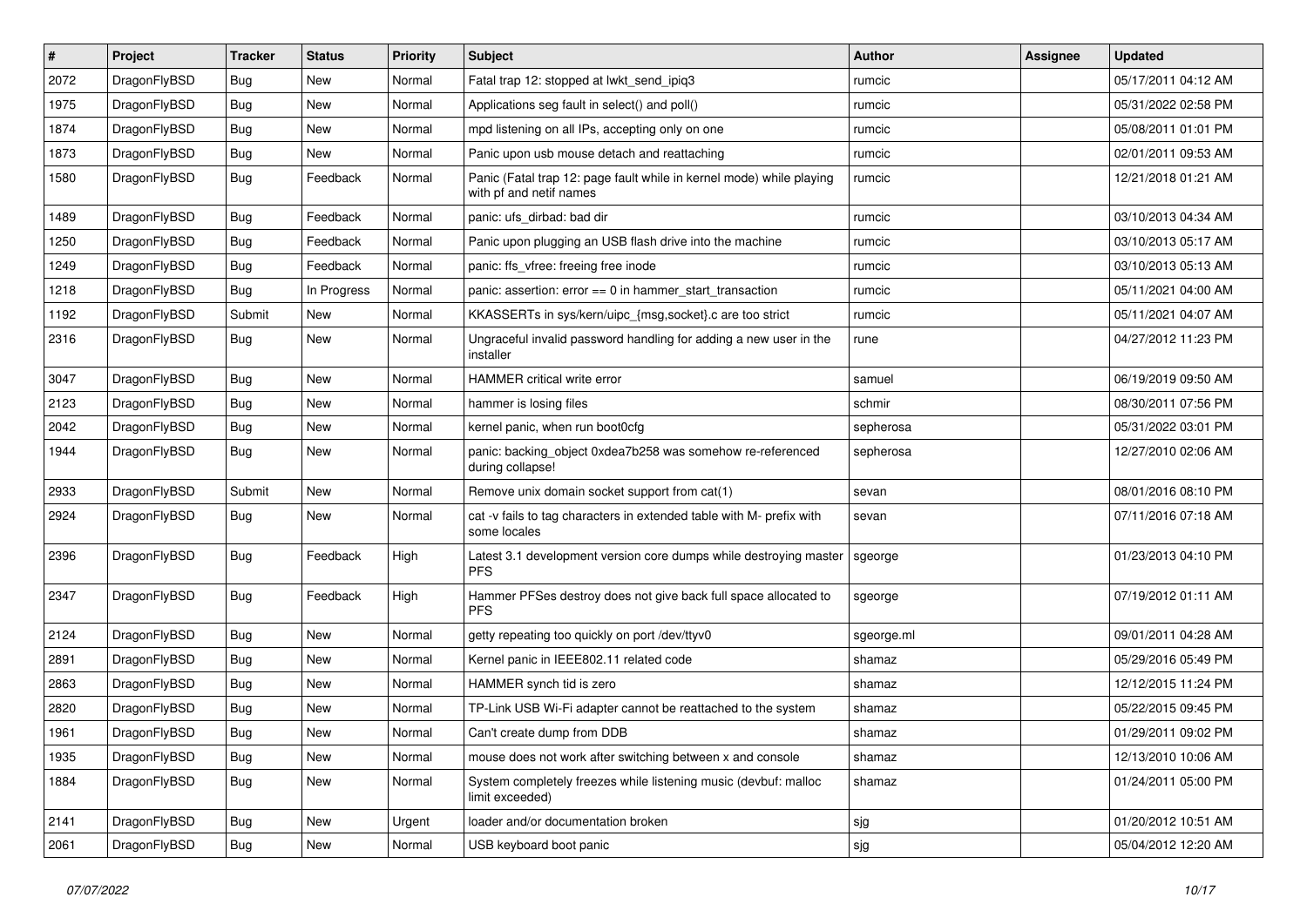| $\vert$ # | Project      | <b>Tracker</b> | <b>Status</b> | <b>Priority</b> | Subject                                                                                                  | Author            | Assignee | <b>Updated</b>      |
|-----------|--------------|----------------|---------------|-----------------|----------------------------------------------------------------------------------------------------------|-------------------|----------|---------------------|
| 1786      | DragonFlyBSD | <b>Bug</b>     | New           | Normal          | Calling NULL function pointer initiates panic loop                                                       | sjg               |          | 10/11/2010 05:28 PM |
| 2936      | DragonFlyBSD | Bug            | <b>New</b>    | Normal          | loader.efi crashes while loading kernel                                                                  | spaceille         |          | 08/20/2016 06:17 AM |
| 2587      | DragonFlyBSD | <b>Bug</b>     | New           | Normal          | SATA DVD writer not detected by DragonFly                                                                | srussell          |          | 09/04/2020 08:55 AM |
| 2586      | DragonFlyBSD | Bug            | New           | Normal          | pf: "modulate" state seems problematic                                                                   | srussell          |          | 09/25/2013 07:36 PM |
| 2077      | DragonFlyBSD | <b>Bug</b>     | <b>New</b>    | Normal          | USB devices conflicting                                                                                  | srussell          |          | 05/17/2011 05:12 PM |
| 3129      | DragonFlyBSD | <b>Bug</b>     | New           | High            | Kernel panic with 5.2.0 on A2SDi-4C-HLN4F                                                                | stateless         |          | 04/24/2018 12:50 AM |
| 2055      | DragonFlyBSD | Bug            | <b>New</b>    | Normal          | $ssh + IPV6 + bridge \Rightarrow connection freezes$                                                     | steve             |          | 04/24/2011 07:13 PM |
| 2004      | DragonFlyBSD | <b>Bug</b>     | <b>New</b>    | Normal          | LWKT WAIT IPIQ panic                                                                                     | steve             |          | 03/08/2011 05:46 PM |
| 2020      | DragonFlyBSD | Bug            | New           | Low             | Port brcm80211 driver from Linux to DragonFly BSD                                                        | studer            |          | 03/05/2011 10:54 PM |
| 2082      | DragonFlyBSD | <b>Bug</b>     | <b>New</b>    | Normal          | dfbsd 2.10.1 amd64 - mc port build error with 'bmake bin-install'                                        | sun-doctor        |          | 05/25/2011 07:18 PM |
| 2509      | DragonFlyBSD | <b>Bug</b>     | New           | Normal          | Redefinition of DIRBLKSIZ in restore(8)                                                                  | swildner          |          | 06/04/2022 04:40 AM |
| 1913      | DragonFlyBSD | Bug            | <b>New</b>    | Normal          | panic: assertion: ip->flush_state != HAMMER_FST_FLUSH in<br>hammer_flush_inode_core                      | swildner          |          | 11/20/2010 05:27 PM |
| 1907      | DragonFlyBSD | Bug            | New           | Normal          | Hammer crash in hammer flusher flush()                                                                   | swildner          |          | 11/11/2010 05:07 AM |
| 243       | DragonFlyBSD | <b>Bug</b>     | Feedback      | Normal          | weird behavior in the shell                                                                              | swildner          |          | 05/31/2022 02:51 PM |
| 3217      | DragonFlyBSD | <b>Bug</b>     | New           | Normal          | rescue tools: make install fails if rescue folder doesn't exist                                          | t dfbsd           |          | 11/27/2019 08:16 PM |
| 2915      | DragonFlyBSD | Bug            | New           | High            | Hammer mirror-copy problem                                                                               | t dfbsd           |          | 08/25/2016 05:28 AM |
| 3135      | DragonFlyBSD | Submit         | New           | Normal          | Add EVFILT RECV and EVFILT SEND                                                                          | tautolog          |          | 05/25/2018 09:59 PM |
| 3036      | DragonFlyBSD | <b>Bug</b>     | New           | Normal          | panic in icmp redirect start() ASSERT IN NETISR(0)                                                       | tautolog          |          | 05/11/2017 07:27 PM |
| 2921      | DragonFlyBSD | Submit         | <b>New</b>    | Normal          | Allow moused to accept userland mouse events                                                             | tautolog          |          | 05/11/2021 04:08 AM |
| 3113      | DragonFlyBSD | <b>Bug</b>     | In Progress   | Urgent          | Booting vKernel fails due being out of swap space                                                        | tcullen           |          | 05/11/2021 04:14 AM |
| 2609      | DragonFlyBSD | Bug            | New           | Normal          | master: panic: assertion<br>"LWKT_TOKEN_HELD_ANY(vm_object_token(object))" failed in<br>swp_pager_lookup | thomas.nikolajsen |          | 11/28/2013 11:36 AM |
| 2436      | DragonFlyBSD | Bug            | New           | Normal          | panic: assertion "lp->lwp_qcpu == dd->cpuid" failed in<br>dfly_acquire_curproc                           | thomas.nikolajsen |          | 01/23/2013 11:07 AM |
| 2296      | DragonFlyBSD | Bug            | In Progress   | High            | panic: assertion "m->wire count > 0" failed                                                              | thomas.nikolaisen |          | 08/30/2012 06:09 AM |
| 1984      | DragonFlyBSD | Bug            | New           | Normal          | hammer mount fails after crash - HAMMER: FIFO record bad head<br>signature                               | thomas.nikolajsen |          | 03/08/2011 06:57 PM |
| 285       | DragonFlyBSD | <b>Bug</b>     | Feedback      | Low             | interrupt latency with re without ip address configured                                                  | thomas.nikolajsen |          | 02/20/2014 10:30 AM |
| 2459      | DragonFlyBSD | <b>Bug</b>     | Feedback      | Normal          | apic problems with HP Probook 4510s                                                                      | thowe             |          | 11/27/2021 08:22 AM |
| 3316      | DragonFlyBSD | <b>Bug</b>     | New           | Normal          | hammer2 dirent create() allows creating >1 dirents with the same<br>name                                 | tkusumi           |          | 06/05/2022 12:35 PM |
| 3312      | DragonFlyBSD | Submit         | New           | Normal          | hammer2: redundant chain modify after chain creation                                                     | tkusumi           |          | 05/15/2022 01:35 PM |
| 3269      | DragonFlyBSD | Bug            | In Progress   | Normal          | Is double-buffer'd buf still required by HAMMER2?                                                        | tkusumi           |          | 05/12/2021 04:09 PM |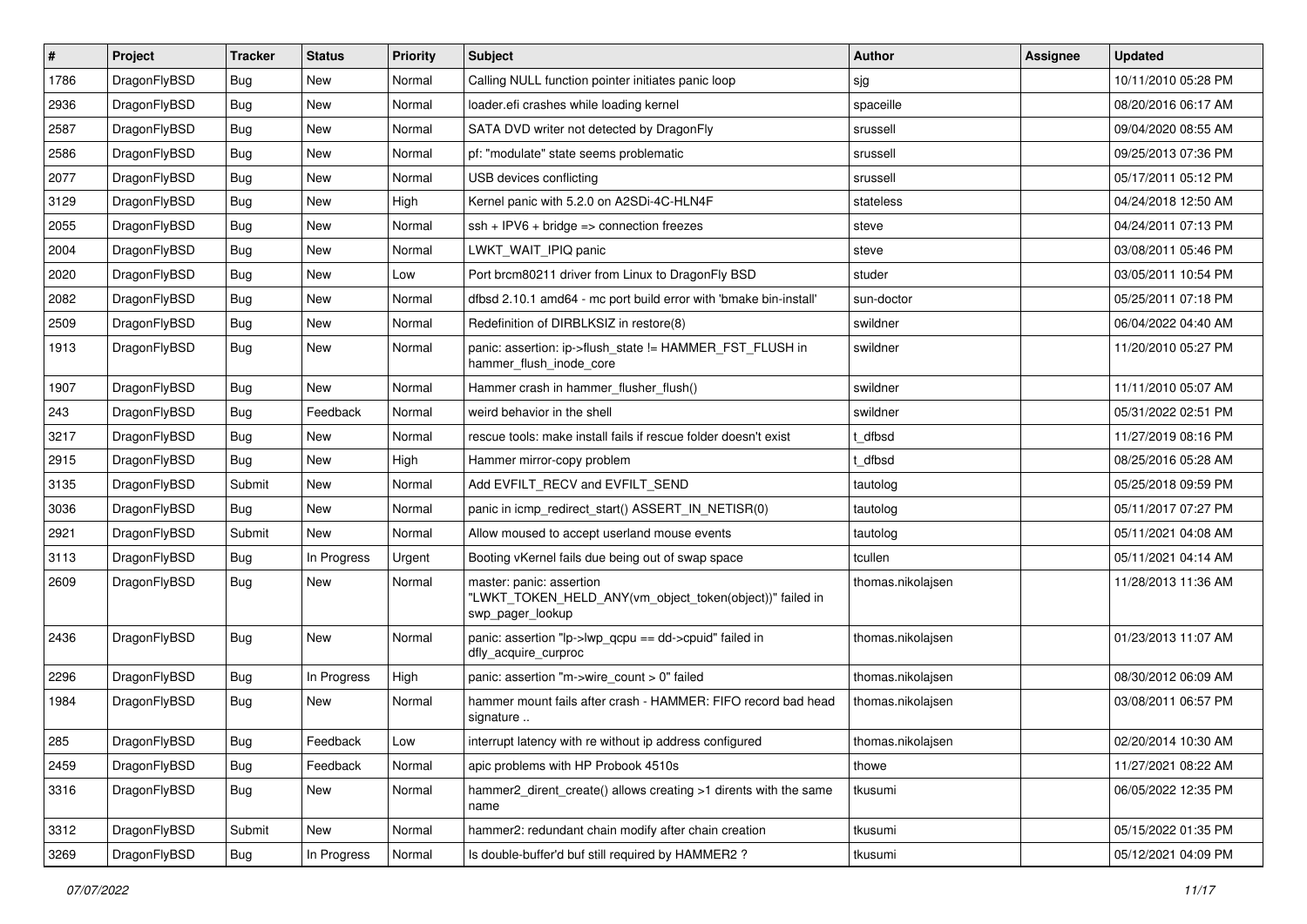| #    | Project      | <b>Tracker</b> | <b>Status</b> | <b>Priority</b> | Subject                                                                                                   | Author         | <b>Assignee</b> | <b>Updated</b>      |
|------|--------------|----------------|---------------|-----------------|-----------------------------------------------------------------------------------------------------------|----------------|-----------------|---------------------|
| 3266 | DragonFlyBSD | Bug            | New           | High            | Filesystems broken due to "KKASSERT(count &<br>TOK_COUNTMASK);"                                           | tkusumi        |                 | 03/15/2021 01:21 PM |
| 3249 | DragonFlyBSD | <b>Bug</b>     | <b>New</b>    | Normal          | HAMMER2 fsync(2) not working properly                                                                     | tkusumi        |                 | 09/21/2020 07:07 AM |
| 3246 | DragonFlyBSD | Bug            | <b>New</b>    | Normal          | HAMMER2 unable to handle ENOSPC properly                                                                  | tkusumi        |                 | 09/04/2020 11:11 AM |
| 3184 | DragonFlyBSD | Bug            | <b>New</b>    | Normal          | tsleep(9) return value when PCATCH specified                                                              | tkusumi        |                 | 04/03/2019 06:49 AM |
| 3142 | DragonFlyBSD | Submit         | New           | Normal          | lib/libdmsg: Unbreak using new API EVP_CIPHER_CTX_new()                                                   | tkusumi        |                 | 07/08/2018 04:18 AM |
| 2857 | DragonFlyBSD | Bug            | <b>New</b>    | Normal          | hammer stalls via bitcoin-qt                                                                              | tkusumi        |                 | 11/30/2015 06:52 AM |
| 2812 | DragonFlyBSD | <b>Bug</b>     | <b>New</b>    | Normal          | Panic on Intel DE3815TYKHE                                                                                | tmorp          |                 | 05/14/2015 03:14 PM |
| 2931 | DragonFlyBSD | Bug            | <b>New</b>    | Low             | 'gdb' of 'vkernel' unable to print backtrace                                                              | tofergus       |                 | 07/26/2016 01:51 PM |
| 2930 | DragonFlyBSD | <b>Bug</b>     | <b>New</b>    | High            | 'objcache' causes panic during 'nfs_readdir'                                                              | tofergus       |                 | 07/26/2016 01:09 PM |
| 2473 | DragonFlyBSD | Bug            | New           | Normal          | Kernel crash when trying to up the wpi0 device (Dfly<br>v3.3.0.758.g47388-DEVELOPMENT)                    | tomaz          |                 | 02/24/2014 08:50 AM |
| 1282 | DragonFlyBSD | Bug            | Feedback      | Normal          | panic (trap 12) when booting SMP kernel on Atom 330 (dual core)                                           | tomaz.borstnar |                 | 05/11/2021 04:00 AM |
| 3319 | DragonFlyBSD | Bug            | <b>New</b>    | Normal          | setproctitle() calls can change effect of later setproctitle() calls                                      | tonyc          |                 | 06/29/2022 06:10 PM |
| 3252 | DragonFlyBSD | Bug            | New           | Normal          | tcsetattr/tcgetattr set errno incorrectly on non-TTY                                                      | tonyc          |                 | 10/26/2020 09:34 PM |
| 806  | DragonFlyBSD | <b>Bug</b>     | Feedback      | Normal          | boot error on MacBook                                                                                     | tralamazza     |                 | 06/04/2022 05:28 AM |
| 3231 | DragonFlyBSD | Bug            | <b>New</b>    | Normal          | wifi drops on 5.8                                                                                         | tse            |                 | 04/06/2020 05:08 AM |
| 3225 | DragonFlyBSD | Bug            | <b>New</b>    | Normal          | nfsd freeze when using gemu                                                                               | tse            |                 | 03/17/2020 11:52 AM |
| 3208 | DragonFlyBSD | <b>Bug</b>     | New           | Normal          | Crash related to nfsd                                                                                     | tse            |                 | 06/11/2020 05:52 AM |
| 3199 | DragonFlyBSD | Bug            | <b>New</b>    | Normal          | PFS label not found panic                                                                                 | tse            |                 | 08/21/2019 03:51 AM |
| 3197 | DragonFlyBSD | Bug            | New           | Normal          | DragonFly upgrades                                                                                        | tse            |                 | 04/18/2020 04:18 PM |
| 3170 | DragonFlyBSD | <b>Bug</b>     | New           | Normal          | repeatable nfsd crash                                                                                     | tse            |                 | 06/11/2020 05:52 AM |
| 2140 | DragonFlyBSD | Bug            | <b>New</b>    | High            | hammer_io_delallocate panic with 'duplicate entry' message                                                | ttw            |                 | 10/07/2011 12:22 PM |
| 3196 | DragonFlyBSD | <b>Bug</b>     | New           | Normal          | test issue after redmine upgrade (2)                                                                      | tuxillo        |                 | 07/05/2019 04:33 AM |
| 3157 | DragonFlyBSD | Bug            | <b>New</b>    | Normal          | TP-Link UE300 not working in 5.2-RELEASE                                                                  | tuxillo        |                 | 11/15/2018 02:08 PM |
| 2647 | DragonFlyBSD | Bug            | <b>New</b>    | Normal          | HAMMER panic on 3.6.0                                                                                     | tuxillo        |                 | 05/11/2021 03:54 AM |
| 2641 | DragonFlyBSD | Bug            | <b>New</b>    | Normal          | Panic when loading natapci as module                                                                      | tuxillo        |                 | 05/11/2021 03:54 AM |
| 2638 | DragonFlyBSD | <b>Bug</b>     | Feedback      | High            | Fix machdep.pmap_mmu_optimize                                                                             | tuxillo        |                 | 05/11/2021 04:07 AM |
| 2636 | DragonFlyBSD | Bug            | Feedback      | Low             | Add -x flag to iostat (a la solaris)                                                                      | tuxillo        |                 | 05/11/2021 04:07 AM |
| 2631 | DragonFlyBSD | <b>Bug</b>     | In Progress   | Low             | Verify library versioning current with full package build and switch it<br>on (after publishing packages) | tuxillo        |                 | 05/11/2021 04:06 AM |
| 2630 | DragonFlyBSD | <b>Bug</b>     | New           | Normal          | Bring in latest iconv fixes from FreeBSD10 as well as csmapper<br>updates                                 | tuxillo        |                 | 05/11/2021 03:54 AM |
| 2629 | DragonFlyBSD | <b>Bug</b>     | New           | Normal          | Replace gcc44 with llvm34, clang34, and libc++                                                            | tuxillo        |                 | 06/02/2014 02:30 PM |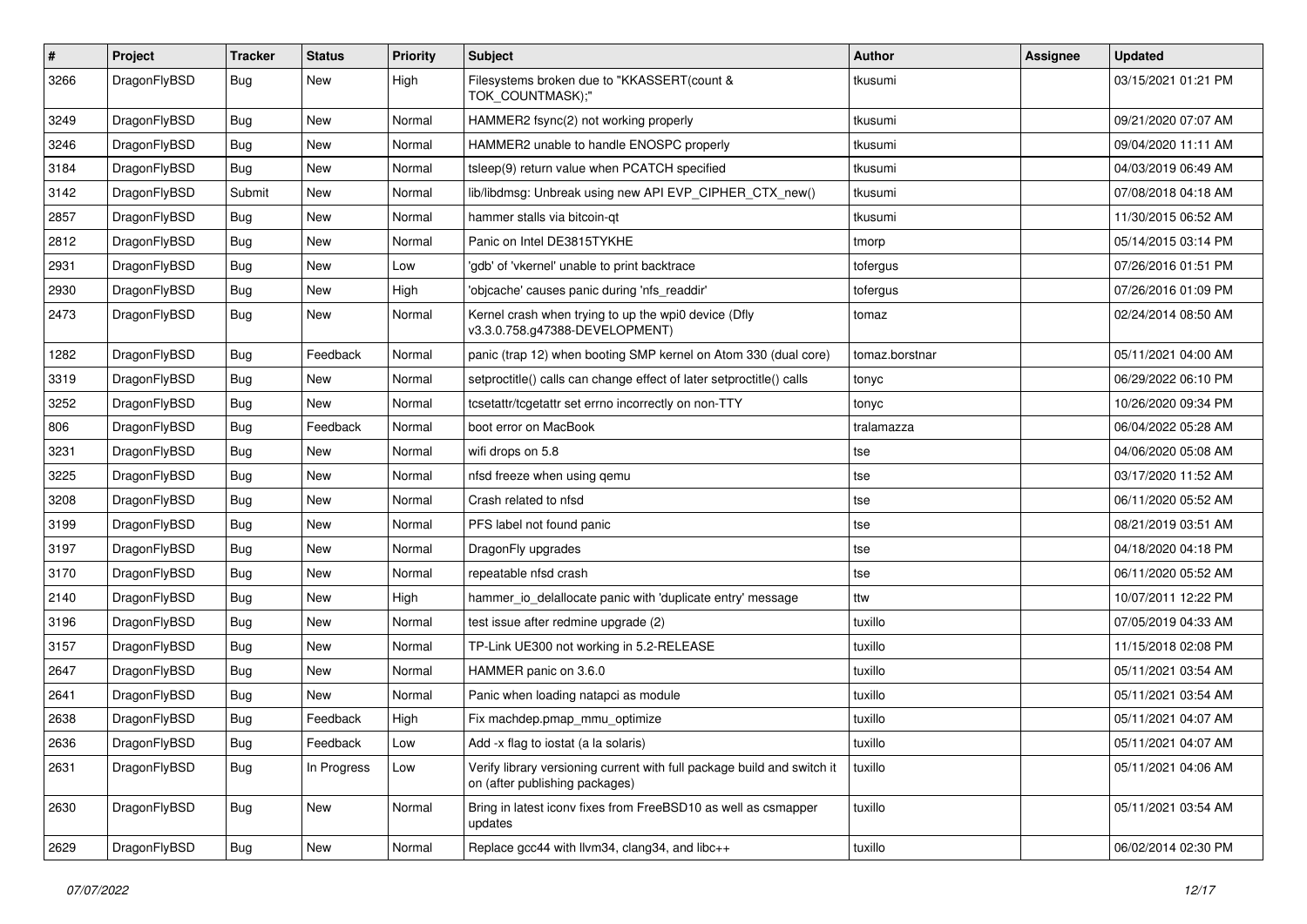| #    | Project      | <b>Tracker</b> | <b>Status</b> | <b>Priority</b> | Subject                                                                                                                                  | Author    | Assignee | <b>Updated</b>      |
|------|--------------|----------------|---------------|-----------------|------------------------------------------------------------------------------------------------------------------------------------------|-----------|----------|---------------------|
| 2556 | DragonFlyBSD | Bug            | Feedback      | Normal          | DragonFly v3.5.0.81.gd3479 - Process signal weirdness                                                                                    | tuxillo   |          | 12/17/2013 03:48 PM |
| 2498 | DragonFlyBSD | Bug            | New           | Normal          | DFBSD v3.2.2-RELEASE - LIST_FIRST(&bp->b_dep) == NULL"<br>failed in vfs_vmio_release                                                     | tuxillo   |          | 05/31/2022 04:09 PM |
| 2495 | DragonFlyBSD | Bug            | <b>New</b>    | High            | DFBSD v3.3.0.960.g553fe7 - ocnt != 0" failed in<br>prop_object_release                                                                   | tuxillo   |          | 05/31/2022 04:08 PM |
| 2351 | DragonFlyBSD | <b>Bug</b>     | In Progress   | Normal          | DFBSD v3.1.0.579.g44ccf - Stuck during startup, random freezes                                                                           | tuxillo   |          | 04/24/2012 08:21 AM |
| 2345 | DragonFlyBSD | Bug            | In Progress   | Normal          | DFBSD v3.1.0.457.gd679f - NFS panic on diskless station                                                                                  | tuxillo   |          | 04/07/2012 05:22 PM |
| 2283 | DragonFlyBSD | Bug            | New           | Normal          | DFBSD DragonFly v2.13.0.957.g4f459 - pmap_release: page<br>should already be gone 0xc27120bc                                             | tuxillo   |          | 01/23/2012 03:03 AM |
| 2282 | DragonFlyBSD | Bug            | In Progress   | Normal          | gdb segfaults with certain corefiles                                                                                                     | tuxillo   |          | 01/18/2012 04:40 PM |
| 2224 | DragonFlyBSD | <b>Bug</b>     | New           | Normal          | v2.13.0.291.gaa7ec - Panic on fq while installing world                                                                                  | tuxillo   |          | 11/18/2011 01:40 AM |
| 2171 | DragonFlyBSD | Bug            | New           | Normal          | DFBSD v2.13.0.151.gdc8442 - panic: assertion "(*ptep &<br>$(PG_MANAGED PG_V)) == PG_V"$                                                  | tuxillo   |          | 11/04/2011 05:06 PM |
| 2166 | DragonFlyBSD | Bug            | <b>New</b>    | Normal          | DFBSD v2.13.0.109.g05b9d - Strange lockups                                                                                               | tuxillo   |          | 10/29/2011 11:20 AM |
| 2129 | DragonFlyBSD | Bug            | <b>New</b>    | Normal          | DFBSD v2.11.0.661.gf9438 i386 - panic: lockmgr thrd sleep                                                                                | tuxillo   |          | 09/05/2011 09:49 AM |
| 2084 | DragonFlyBSD | <b>Bug</b>     | New           | Normal          | DFBSD v2.11.0.242.g4d317 - panic: zone: entry not free                                                                                   | tuxillo   |          | 07/03/2012 01:23 AM |
| 2078 | DragonFlyBSD | Bug            | New           | Normal          | DFBSD i386 v2.11.0.201.g3ed2f - Panic during installworld into a<br>vn0 device                                                           | tuxillo   |          | 05/19/2011 07:50 PM |
| 1959 | DragonFlyBSD | <b>Bug</b>     | <b>New</b>    | Normal          | DFBSD v2.9.1.422.gc98f2 - Panic during boot - IPv6 and PF                                                                                | tuxillo   |          | 01/13/2011 03:37 AM |
| 1867 | DragonFlyBSD | Bug            | New           | Normal          | it(4) motherboard and fan problems                                                                                                       | tuxillo   |          | 07/08/2011 10:48 AM |
| 1332 | DragonFlyBSD | Bug            | Feedback      | Normal          | DFBSD 2.2 - Booting usbcdrom/usbsticks on thinkpad hangs on<br>"BTX Halted"                                                              | tuxillo   |          | 05/11/2021 04:00 AM |
| 2490 | DragonFlyBSD | Bug            | <b>New</b>    | Normal          | nmalloc should color addresses to avoid cache bank conflictsw                                                                            | vsrinivas |          | 06/10/2014 05:51 AM |
| 2489 | DragonFlyBSD | <b>Bug</b>     | New           | Normal          | nmalloc doesn't cache VA for allocations > 8KB                                                                                           | vsrinivas |          | 06/10/2014 05:51 AM |
| 2360 | DragonFlyBSD | Bug            | In Progress   | Normal          | Wishlist: virtio driver import                                                                                                           | vsrinivas |          | 06/04/2022 04:16 AM |
| 2154 | DragonFlyBSD | <b>Bug</b>     | New           | Normal          | vkernel copyout() doesn't return EFAULT on error                                                                                         | vsrinivas |          | 10/20/2011 03:53 AM |
| 2136 | DragonFlyBSD | <b>Bug</b>     | New           | Normal          | socketpair() doesn't free file descriptors on copyout failure                                                                            | vsrinivas |          | 04/05/2013 09:13 AM |
| 2085 | DragonFlyBSD | Bug            | New           | Normal          | panic: assertion: (m->flags & PG_MAPPED) == 0 in<br>vm_page_free_toq                                                                     | vsrinivas |          | 06/10/2011 07:48 AM |
| 2081 | DragonFlyBSD | <b>Bug</b>     | Feedback      | Normal          | Panic on device "detach" / "failure"                                                                                                     | vsrinivas |          | 02/29/2012 07:11 AM |
| 2071 | DragonFlyBSD | <b>Bug</b>     | New           | High            | Panic on assertion: $(int)(\text{flg}\text{-}\text{seq}\text{-}\text{seq})$ > 0 in hammer_flusher_flush   vsrinivas<br>after inode error |           |          | 06/12/2011 07:59 AM |
| 1861 | DragonFlyBSD | <b>Bug</b>     | New           | Normal          | panic via kprintf (lockmgr called in a hard section)                                                                                     | vsrinivas |          | 10/11/2010 12:56 AM |
| 1749 | DragonFlyBSD | Bug            | In Progress   | Normal          | HAMMER fsstress panic in hammer flush inode core<br>'ip->flush_state != HAMMER_FST_FLUSH'                                                | vsrinivas |          | 05/11/2021 04:06 AM |
| 1744 | DragonFlyBSD | <b>Bug</b>     | In Progress   | Normal          | HAMMER fsstress panic in hammer setup child callback                                                                                     | vsrinivas |          | 05/11/2021 04:05 AM |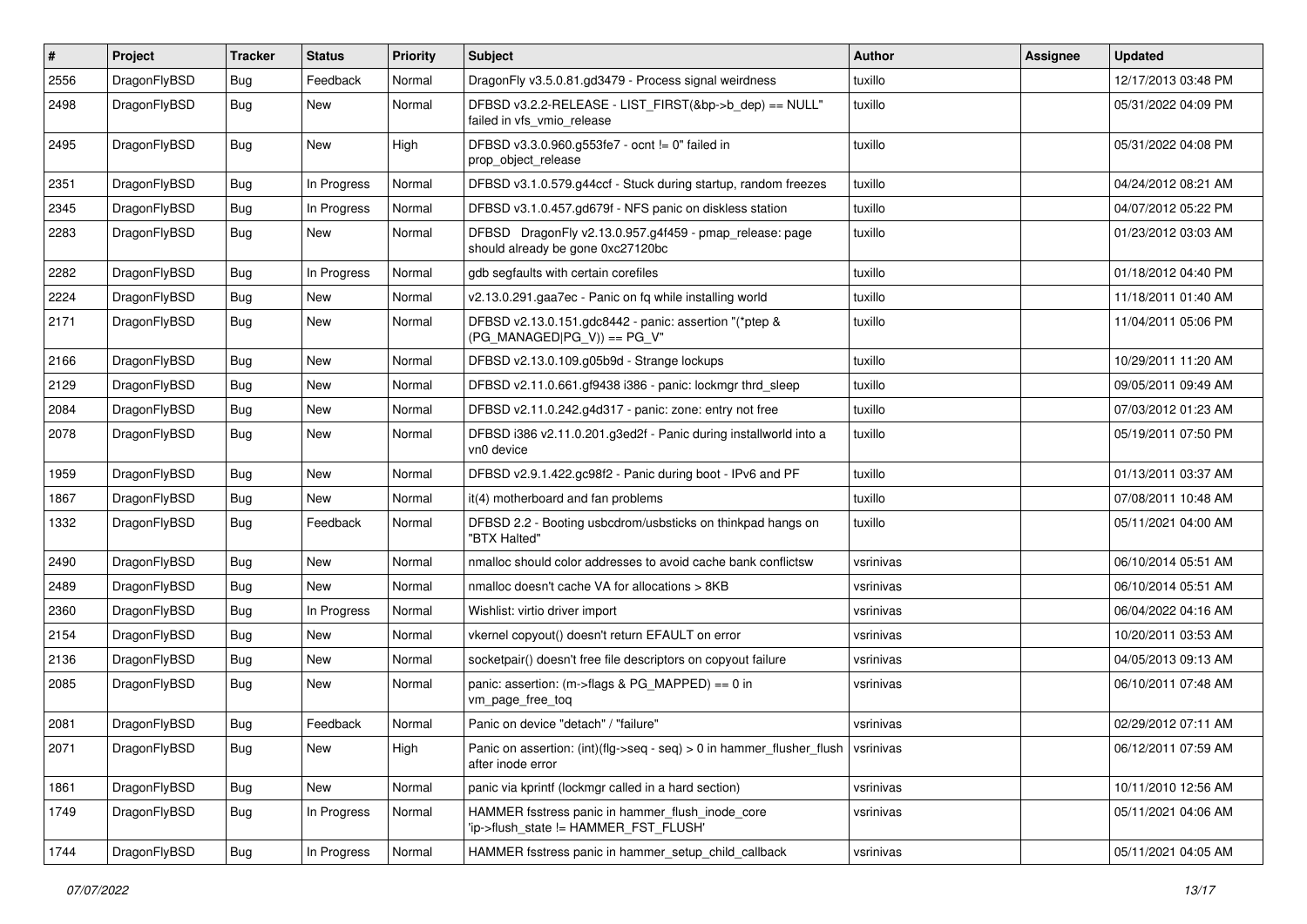| $\vert$ # | Project      | <b>Tracker</b> | <b>Status</b> | <b>Priority</b> | <b>Subject</b>                                                               | <b>Author</b>    | Assignee | Updated             |
|-----------|--------------|----------------|---------------|-----------------|------------------------------------------------------------------------------|------------------|----------|---------------------|
| 1661      | DragonFlyBSD | Bug            | In Progress   | Normal          | panic on password entry mount smb filesystem                                 | vsrinivas        |          | 11/27/2021 08:29 AM |
| 1185      | DragonFlyBSD | Bug            | <b>New</b>    | High            | need a tool to merge changes into /etc                                       | wa1ter           |          | 02/18/2014 06:02 AM |
| 3124      | DragonFlyBSD | <b>Bug</b>     | <b>New</b>    | High            | DragonFlyBSD 5.0.2 with Hammer2 with UEFI install doesn't boot               | wiesl            |          | 06/18/2019 05:07 AM |
| 2886      | DragonFlyBSD | Bug            | <b>New</b>    | Normal          | dragonfly mail agent: sending a testmail causes high system load             | worf             |          | 02/05/2016 05:53 AM |
| 2287      | DragonFlyBSD | <b>Bug</b>     | <b>New</b>    | Normal          | HAMMER(ROOT) Illegal UNDO TAIL signature at<br>300000001967c000              | y0n3t4n1         |          | 11/07/2018 01:22 AM |
| 2840      | DragonFlyBSD | Bug            | <b>New</b>    | Normal          | wrong voltage is reported                                                    | vellowrabbit2010 |          | 09/11/2015 06:09 PM |
| 2797      | DragonFlyBSD | Bug            | In Progress   | Low             | vkernels with & without machdep.pmap mmu optimize                            | vellowrabbit2010 |          | 11/27/2021 08:06 AM |
| 604       | DragonFlyBSD | Bug            | In Progress   | Normal          | 1.8.1-RELEASE - clock runs fast on mainboard ASUS P5A-B                      | yeti             |          | 05/11/2021 03:55 AM |
| 2324      | DragonFlyBSD | <b>Bug</b>     | <b>New</b>    | Normal          | natacotrol support > 2TB not working even after the ftigeot patch            | zenny            |          | 03/03/2012 01:00 AM |
| 3224      | DragonFlyBSD | <b>Bug</b>     | <b>New</b>    | Normal          | Kernel panic when trying to ping6                                            | zhtw             |          | 03/08/2020 08:55 AM |
| 1920      | DragonFlyBSD | <b>Bug</b>     | <b>New</b>    | High            | system hangs                                                                 | zhtw             |          | 11/22/2010 08:59 AM |
| 1538      | DragonFlyBSD | <b>Bug</b>     | <b>New</b>    | Low             | mountroot should probe file systems                                          | corecode         | alexh    | 11/24/2010 06:35 PM |
| 1430      | DragonFlyBSD | Bug            | <b>New</b>    | Normal          | Buggy w(1)?                                                                  | hasso            | alexh    | 11/24/2010 08:09 AM |
| 2353      | DragonFlyBSD | Bug            | In Progress   | Normal          | panic: assertion "gd->gd spinlocks wr == 0" failed in<br>bsd4 schedulerclock | jaydg            | alexh    | 11/28/2012 01:57 AM |
| 2100      | DragonFlyBSD | <b>Bug</b>     | Feedback      | Normal          | devfs related panic                                                          | sepherosa        | alexh    | 07/10/2011 02:29 PM |
| 1127      | DragonFlyBSD | <b>Bug</b>     | Feedback      | Low             | cdrom drive not detected                                                     | tgr              | corecode | 01/15/2015 08:55 AM |
| 3154      | DragonFlyBSD | Submit         | <b>New</b>    | Normal          | Update serial handling in bootloader                                         | ddegroot         | dillon   | 11/06/2018 11:21 PM |
| 1831      | DragonFlyBSD | <b>Bug</b>     | Feedback      | High            | HAMMER "malloc limit exceeded" panic                                         | eocallaghan      | dillon   | 06/04/2022 04:38 AM |
| 2819      | DragonFlyBSD | Bug            | In Progress   | Normal          | Random micro system freezes after a week of uptime                           | ftigeot          | dillon   | 08/16/2015 08:46 PM |
| 2037      | DragonFlyBSD | Bug            | Feedback      | Normal          | Panic Bad link elm while building packages                                   | ftigeot          | dillon   | 04/21/2011 07:20 AM |
| 1411      | DragonFlyBSD | <b>Bug</b>     | Feedback      | Normal          | Burning doesn't work with ahci(4)                                            | hasso            | dillon   | 05/11/2021 04:00 AM |
| 2092      | DragonFlyBSD | Bug            | <b>New</b>    | Normal          | Panic: Bad link elm 0x next->prev != elm                                     | masterblaster    | dillon   | 12/04/2011 12:49 PM |
| 2870      | DragonFlyBSD | <b>Bug</b>     | New           | High            | Broken text and icons when glamor acceleration is used                       | 375gnu           | ftigeot  | 01/31/2016 12:13 AM |
| 3031      | DragonFlyBSD | Submit         | In Progress   | Normal          | Update drm/radeon to Linux 4.7.10 as much as possible                        | davshao          | ftigeot  | 08/19/2021 12:33 PM |
| 1593      | DragonFlyBSD | Bug            | Feedback      | Normal          | panic: assertion: ccb == ap->ap_err_ccb in ahci_put_err_ccb                  | ftigeot          | ftigeot  | 05/15/2022 05:09 AM |
| 1946      | DragonFlyBSD | Bug            | <b>New</b>    | Normal          | ieee80211 panic                                                              | pavalos          | josepht  | 01/27/2011 06:00 PM |
| 1964      | DragonFlyBSD | Bug            | <b>New</b>    | Normal          | iwn (panic assertion : wlan assert serialized)                               | sjmm.ptr         | josepht  | 02/01/2011 12:57 PM |
| 385       | DragonFlyBSD | Bug            | Feedback      | Low             | Mail archive address removal                                                 | justin           | justin   | 03/09/2013 11:24 AM |
| 1969      | DragonFlyBSD | Bug            | <b>New</b>    | Normal          | pf-related network problem                                                   | pavalos          | lentferj | 02/01/2011 06:57 PM |
| 679       | DragonFlyBSD | <b>Bug</b>     | <b>New</b>    | Low             | Netgraph backward compatibility for old *LEN constants                       | nant             | nant     | 02/18/2014 05:45 AM |
| 2549      | DragonFlyBSD | Bug            | In Progress   | Normal          | netgraph7: Kernel page fault.                                                | russiane39       | nant     | 05/10/2013 11:20 PM |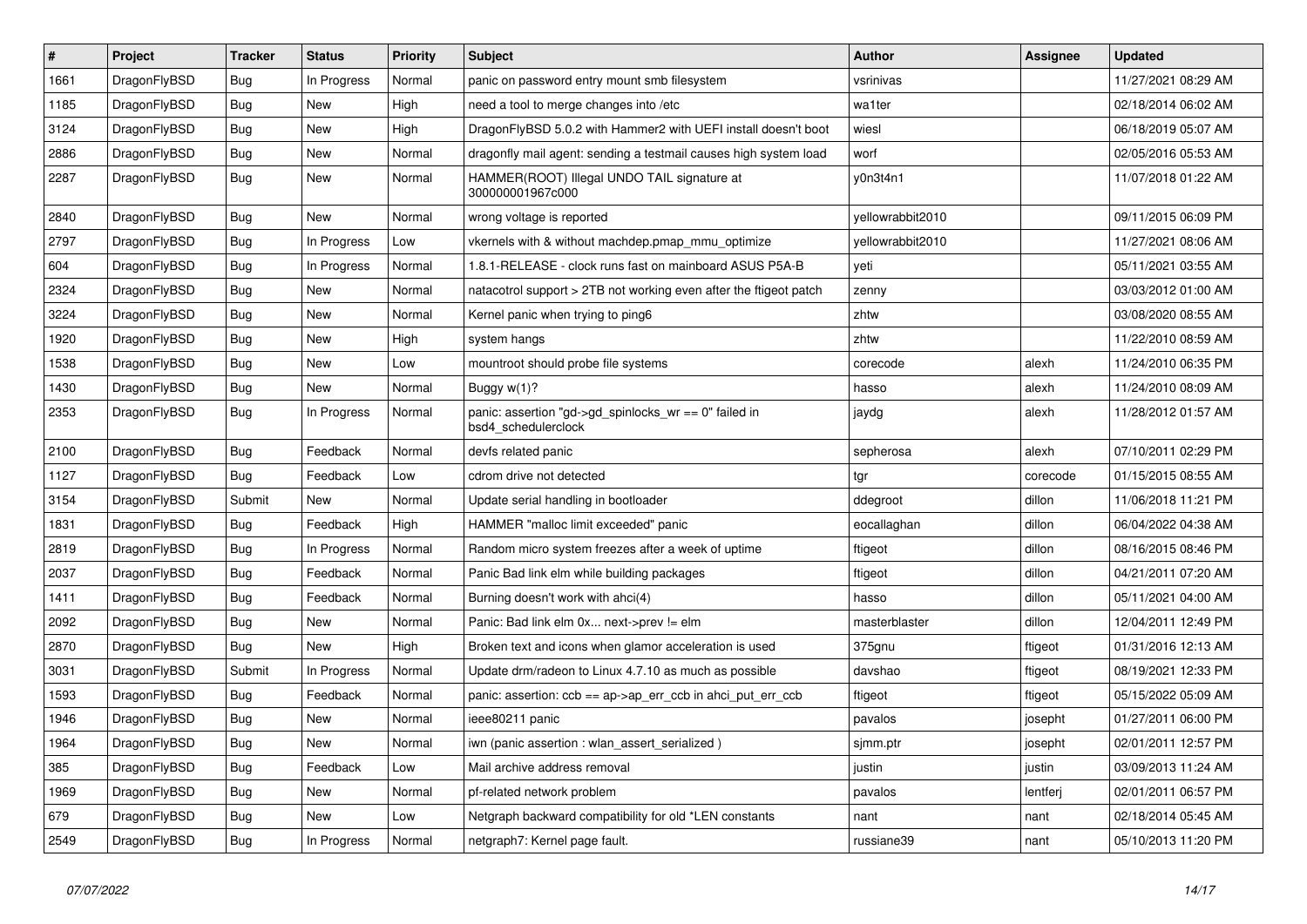| $\vert$ # | <b>Project</b> | <b>Tracker</b> | <b>Status</b> | <b>Priority</b> | <b>Subject</b>                                                                                                                                           | <b>Author</b>    | Assignee  | Updated             |
|-----------|----------------|----------------|---------------|-----------------|----------------------------------------------------------------------------------------------------------------------------------------------------------|------------------|-----------|---------------------|
| 2746      | DragonFlyBSD   | Bug            | <b>New</b>    | Normal          | some fraction of xterms started from the xmonad window manager<br>get killed with SIGALRM                                                                | isenmann         | profmakx  | 12/28/2014 02:51 AM |
| 2822      | DragonFlyBSD   | Bug            | <b>New</b>    | Normal          | USB 3.0 stick throws "reading primary partition table: error<br>accessing offset 000[] for 152" error, while the stick works on any<br>other OS I tested | revuwa           | profmakx  | 06/29/2015 05:56 AM |
| 600       | DragonFlyBSD   | Bug            | New           | Low             | /sys/libkern/karc4random                                                                                                                                 | robin carey5     | profmakx  | 01/19/2015 03:07 AM |
| 2825      | DragonFlyBSD   | <b>Bug</b>     | New           | High            | 3x dhclient = hanging system (objcache exhausted)                                                                                                        | jaccovonb        | sepherosa | 05/11/2021 03:55 AM |
| 168       | DragonFlyBSD   | <b>Bug</b>     | In Progress   | Normal          | Livelocked limit engaged while trying to setup IPW wireless                                                                                              | mschacht         | sepherosa | 05/11/2021 04:05 AM |
| 1532      | DragonFlyBSD   | Bug            | New           | Low             | jemalloc doesn't work on DragonFly                                                                                                                       | hasso            | sjg       | 08/02/2011 01:14 AM |
| 1769      | DragonFlyBSD   | <b>Bug</b>     | New           | Normal          | panic: assertion: _tp->tt_msg->tt_cpuid == mycpuid in<br>tcp_callout_active                                                                              | pavalos          | sjg       | 05/15/2022 11:07 AM |
| 1302      | DragonFlyBSD   | Bug            | In Progress   | Normal          | Checkpoint regression?                                                                                                                                   | sjg              | sjg       | 07/10/2013 05:22 PM |
| 1714      | DragonFlyBSD   | Bug            | New           | Low             | hwpmc                                                                                                                                                    | alexh            | swildner  | 08/18/2012 02:03 PM |
| 2265      | DragonFlyBSD   | <b>Bug</b>     | <b>New</b>    | Normal          | mbsrtowcs does not properly handle invalid mbstate t in ps                                                                                               | c.turner1        | swildner  | 01/10/2012 07:56 PM |
| 341       | DragonFlyBSD   | Bug            | <b>New</b>    | Normal          | Vinum erroneously repors devices as busy                                                                                                                 | corecode         | swildner  | 01/21/2012 04:50 AM |
| 2252      | DragonFlyBSD   | <b>Bug</b>     | <b>New</b>    | Low             | snd hda not useable if loaded via /boot/loader.conf                                                                                                      | xbit             | swildner  | 12/14/2011 12:23 AM |
| 2585      | DragonFlyBSD   | <b>Bug</b>     | <b>New</b>    | Normal          | Dfly 3.4.3 on ESXi 5.1, HP Smart Array P410 passthrough<br>recognised, but not functioning                                                               | yggdrasil        | swildner  | 05/09/2022 08:14 AM |
| 2438      | DragonFlyBSD   | Submit         | Feedback      | Normal          | <b>TRIM</b> fixes                                                                                                                                        | Anonymous        | tuxillo   | 05/11/2021 03:45 AM |
| 1397      | DragonFlyBSD   | Bug            | Feedback      | Normal          | jobs -I output inconsistency when called from script                                                                                                     | Anonymous        | tuxillo   | 05/15/2022 05:07 AM |
| 1390      | DragonFlyBSD   | Bug            | In Progress   | Normal          | Use id t type for $\{get, set\}$ priority $()$                                                                                                           | Anonymous        | tuxillo   | 07/05/2019 02:18 AM |
| 1700      | DragonFlyBSD   | Submit         | In Progress   | Normal          | skip boot2 menu on <enter></enter>                                                                                                                       | Johannes.Hofmann | tuxillo   | 05/15/2022 08:35 AM |
| 1921      | DragonFlyBSD   | <b>Bug</b>     | In Progress   | Normal          | we miss mlockall                                                                                                                                         | alexh            | tuxillo   | 06/18/2022 04:08 AM |
| 1587      | DragonFlyBSD   | Bug            | Feedback      | Normal          | can't gdb across fork                                                                                                                                    | corecode         | tuxillo   | 05/11/2021 03:54 AM |
| 1584      | DragonFlyBSD   | Bug            | In Progress   | Normal          | can't use ssh from jail: debug1: read passphrase: can't open<br>/dev/tty: Device busy                                                                    | corecode         | tuxillo   | 05/11/2021 03:53 AM |
| 1583      | DragonFlyBSD   | <b>Bug</b>     | In Progress   | Normal          | panic: assertion: cursor->trans->sync_lock_refs > 0 in<br>hammer_recover_cursor                                                                          | corecode         | tuxillo   | 05/11/2021 03:53 AM |
| 1556      | DragonFlyBSD   | <b>Bug</b>     | <b>New</b>    | Normal          | many processes stuck in "hmrrcm", system unusable                                                                                                        | corecode         | tuxillo   | 05/11/2021 03:52 AM |
| 1547      | DragonFlyBSD   | Bug            | In Progress   | Normal          | disklabel64 automatic sizing                                                                                                                             | corecode         | tuxillo   | 05/11/2021 03:52 AM |
| 1528      | DragonFlyBSD   | Bug            | In Progress   | Normal          | ktrace does not show proper return values for pipe(2)                                                                                                    | corecode         | tuxillo   | 05/11/2021 03:52 AM |
| 1475      | DragonFlyBSD   | <b>Bug</b>     | In Progress   | Normal          | kernel blocks with low memory and syscons setting a high res mode<br>/ scrollback                                                                        | corecode         | tuxillo   | 05/11/2021 03:52 AM |
| 1474      | DragonFlyBSD   | Bug            | New           | Normal          | ithread 1 unexpectedly rescheduled                                                                                                                       | corecode         | tuxillo   | 05/11/2021 03:52 AM |
| 1469      | DragonFlyBSD   | <b>Bug</b>     | In Progress   | Normal          | Hammer history security concern                                                                                                                          | corecode         | tuxillo   | 05/11/2021 03:52 AM |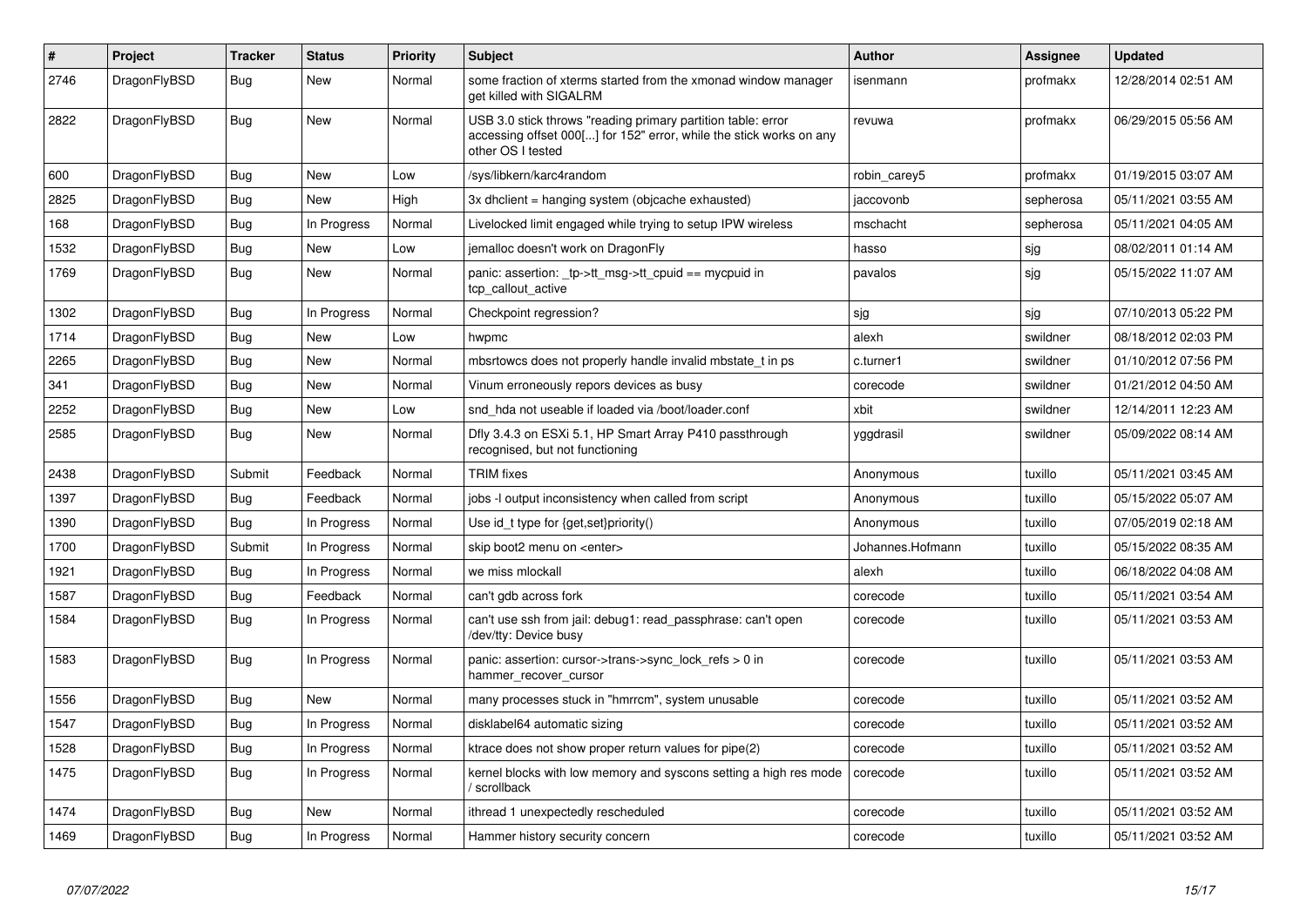| $\#$ | Project      | <b>Tracker</b> | <b>Status</b> | <b>Priority</b> | Subject                                                                                      | <b>Author</b>  | Assignee | <b>Updated</b>      |
|------|--------------|----------------|---------------|-----------------|----------------------------------------------------------------------------------------------|----------------|----------|---------------------|
| 1442 | DragonFlyBSD | Bug            | New           | Normal          | blocking SIGSEGV and triggering a segment violation produces an<br>all CPU consuming process | corecode       | tuxillo  | 05/11/2021 03:52 AM |
| 1440 | DragonFlyBSD | Bug            | New           | Normal          | ptrace/gdb doesn't work after process blocks SIGTRAP                                         | corecode       | tuxillo  | 05/11/2021 03:52 AM |
| 1287 | DragonFlyBSD | <b>Bug</b>     | Feedback      | Normal          | altg configuration doesn't work                                                              | corecode       | tuxillo  | 05/11/2021 03:51 AM |
| 1198 | DragonFlyBSD | Bug            | New           | High            | DDB loops panic in db_read_bytes                                                             | corecode       | tuxillo  | 05/11/2021 03:51 AM |
| 1030 | DragonFlyBSD | Bug            | In Progress   | Normal          | msdosfs umount panic                                                                         | corecode       | tuxillo  | 05/11/2021 03:51 AM |
| 911  | DragonFlyBSD | Bug            | Feedback      | Normal          | kidload/kernel linker can exceed malloc reserve and panic system                             | corecode       | tuxillo  | 05/11/2021 03:51 AM |
| 901  | DragonFlyBSD | <b>Bug</b>     | Feedback      | Normal          | route show needs to get data from all cpus                                                   | corecode       | tuxillo  | 05/11/2021 03:50 AM |
| 847  | DragonFlyBSD | <b>Bug</b>     | Feedback      | Normal          | processes getting stuck on mount point                                                       | corecode       | tuxillo  | 05/11/2021 03:50 AM |
| 781  | DragonFlyBSD | Bug            | In Progress   | Normal          | fdisk uses wrong geometry on usb flash drives                                                | corecode       | tuxillo  | 05/11/2021 03:50 AM |
| 742  | DragonFlyBSD | <b>Bug</b>     | In Progress   | Normal          | umount problems with multiple mounts                                                         | corecode       | tuxillo  | 06/25/2022 04:02 AM |
| 731  | DragonFlyBSD | Bug            | New           | Normal          | system freeze on "slice too large"                                                           | corecode       | tuxillo  | 06/25/2022 04:01 AM |
| 3145 | DragonFlyBSD | Submit         | In Progress   | Normal          | Update libelf to FreeBSD 12 current and build as base library usable<br>by ports             | davshao        | tuxillo  | 08/20/2021 03:58 PM |
| 2721 | DragonFlyBSD | Submit         | Feedback      | Low             | Some few zalloc calls to objcache ones replacements                                          | dclink         | tuxillo  | 05/11/2021 04:08 AM |
| 2717 | DragonFlyBSD | Submit         | Feedback      | Normal          | Out of range numeric handling                                                                | dclink         | tuxillo  | 05/11/2021 04:08 AM |
| 2416 | DragonFlyBSD | Bug            | New           | Normal          | ".' entry can be removed on mounted nfs filesystem                                           | ftigeot        | tuxillo  | 06/03/2014 04:40 AM |
| 1428 | DragonFlyBSD | Bug            | Feedback      | Low             | POSIX.1e implementation is too old                                                           | hasso          | tuxillo  | 05/11/2021 04:00 AM |
| 3028 | DragonFlyBSD | <b>Bug</b>     | In Progress   | Normal          | installer: confusion of set/get disk encryption passphrase dialogs                           | liweitianux    | tuxillo  | 06/03/2022 05:13 PM |
| 1293 | DragonFlyBSD | Bug            | New           | Normal          | 2.2.1-REL Installer Request                                                                  | mk             | tuxillo  | 05/11/2021 04:00 AM |
| 2496 | DragonFlyBSD | Bug            | <b>New</b>    | Normal          | NTFS malloc limit exceeded                                                                   | plasmob        | tuxillo  | 02/19/2013 08:47 AM |
| 1876 | DragonFlyBSD | <b>Bug</b>     | New           | Normal          | devfs in jail + logging out from console(ttyv1+) -> panic                                    | qhwt.dfly      | tuxillo  | 05/31/2022 03:24 PM |
| 998  | DragonFlyBSD | <b>Bug</b>     | In Progress   | Normal          | Unconfiguring a vn while it is mounted                                                       | rumcic         | tuxillo  | 05/11/2021 04:00 AM |
| 3160 | DragonFlyBSD | Submit         | In Progress   | Normal          | State the implementation difference in pkill/pgrep manual                                    | sevan          | tuxillo  | 06/03/2022 05:15 PM |
| 3205 | DragonFlyBSD | Bug            | Feedback      | High            | Go compiler net test failing                                                                 | t dfbsd        | tuxillo  | 05/10/2021 02:45 AM |
| 1579 | DragonFlyBSD | Bug            | Feedback      | Normal          | dfly 2.4.1 does not like HP DL360G4p and Smart Array 6400 with<br>MSA <sub>20</sub>          | tomaz.borstnar | tuxillo  | 06/02/2014 02:44 PM |
| 3314 | DragonFlyBSD | Bug            | New           | Normal          | Bring virtio_console(4) from FreeBSD                                                         | tuxillo        | tuxillo  | 05/29/2022 08:24 AM |
| 3295 | DragonFlyBSD | Bug            | In Progress   | Normal          | Adapt devel/libvirt for nvmm                                                                 | tuxillo        | tuxillo  | 11/03/2021 04:56 PM |
| 2358 | DragonFlyBSD | <b>Bug</b>     | In Progress   | Normal          | DFBSD v3.0.2.32.g928ca - panic: hammer: insufficient undo FIFO<br>space!                     | tuxillo        | tuxillo  | 05/10/2021 02:50 AM |
| 1819 | DragonFlyBSD | <b>Bug</b>     | In Progress   | Low             | truss - Major revamping task list                                                            | tuxillo        | tuxillo  | 11/27/2021 08:45 AM |
| 3318 | DragonFlyBSD | <b>Bug</b>     | In Progress   | Normal          | Segmenation fault when a process resumed with checkpt exits                                  | zabolekar      | tuxillo  | 06/18/2022 08:24 AM |
| 3089 | DragonFlyBSD | <b>Bug</b>     | In Progress   | Normal          | vtnet(4) - disable TCP checksum offload by default                                           | jlane          | vadaszi  | 05/11/2021 04:14 AM |